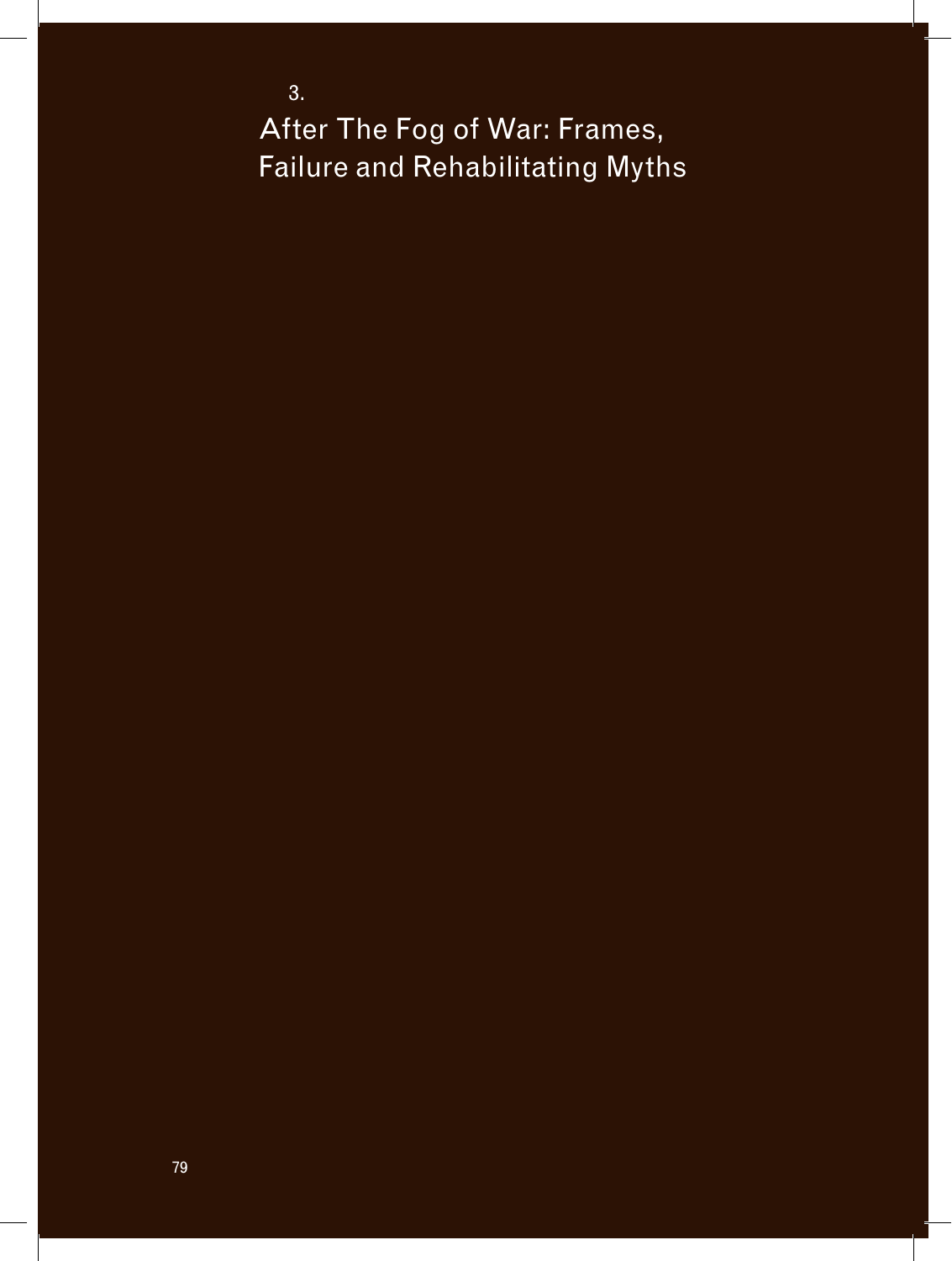In the darkness, we hear doors closing distantly and see faint shapes moving. A voice calls out in a loud whisper: "Osama… Osama… Osama". The image cycles through the darkened room and a behind-right point of view night-vision image of a US Navy Seal, scanning a doorway with a laser-sighted assault rifle. A door opens and the rifle fires on a barely-visible figure, which falls to the ground. Several heavily armed and camouflaged Navy Seals now raid the room, where two women in nightdresses cry out in distress and a male body lies dead and bleeding. More shots are fired into the lifeless body: "We've got a possible jackpot"; "Roger that, a possible jackpot." Some of the Navy Seals attempt to establish the identity of the man, and then squadron team leader 'Patrick', actor Joel Edgerton, takes four photographs with an ordinary digital snapshot camera of the male body lying on the floor. We never directly see the subject of the photograph, but from a point of view over Patrick's left arm, we do see three of the images on the camera's back viewfinder screen. The body in the photographs is bleeding from the upper face, head twisted slightly to the right. A low dramatic note now increases the weightiness of the moment and we hear a disembodied voice declare: "This is Red Zero Two. Geronimo, for God and Country, Geronimo." This scene in the movie *Zero Dark Thirty*, 2012, released in the United States on 19 December 2012, is the intense climax of Kathryn Bigelow's two-and-ahalf-hour cinematic portrayal of the manhunt and killing of Osama bin Laden. The opening frame of the film primes us with the caption: 'Based on first-hand accounts of actual events', and two hours and eighteen minutes later it makes good on the visual promise heavily implied in that caption: a photographic image of bin Laden dead.

On 2 May 2011, a year and a half before the release of *Zero Dark Thirty*, and within hours of the actual Navy Seal raid on bin Laden's base, a Pakistani television network ran a very similar image, which it claimed was bin Laden dead. Other television networks and news websites immediately picked up on this image and reproduced it. Britain's *Daily Mail* ran the image next to a picture of the World Trade Center towers burning.<sup>1</sup> Sky News broadcast the same image shown on Pakistani television and asked the expert opinion of Bob Ayres, whom they identified as a "former CIA agent and international security expert".<sup>2</sup> After Ayres explained the scientific veracity of facial recognition, the Sky presenter asks, "Do you think that's the man?"; Ayres responded, "It certainly looks like him."<sup>3</sup> Sure enough, the image does *look* like him: it shows his characteristic beard and mouth, partly open, with the top part of the face a different skin tone, smeared with blood, with glazed lifeless eyes. Yet the contrast between the top and bottom parts of the image is striking: the skin tones don't match and differences in the image resolution and contrast are obvious. The angle of the chin is unaligned with that of the forehead. Within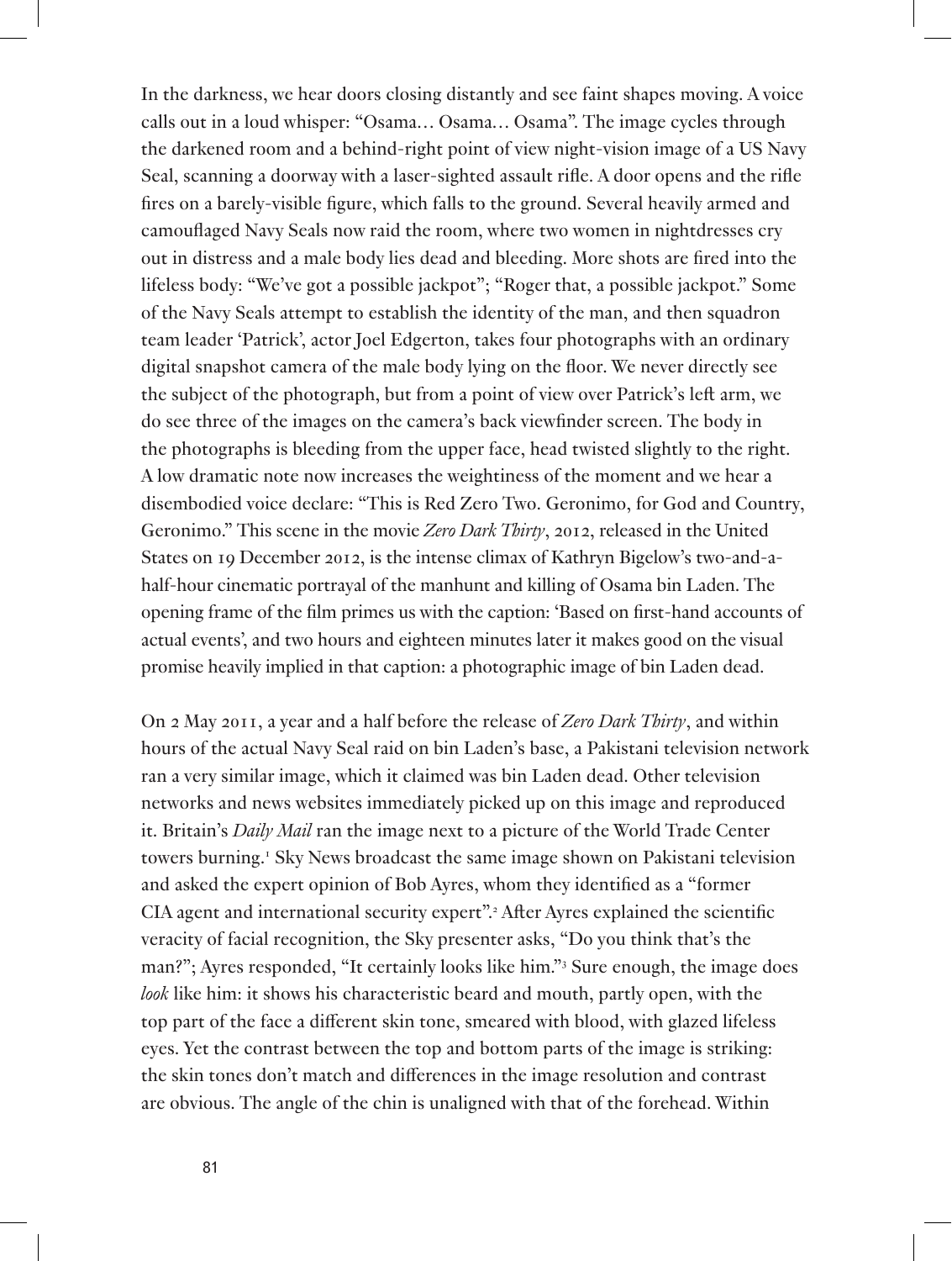

Composite/fake digital image of the dead Osama bin Laden

hours of its widespread use by the news media, the two images from which this one was composited went viral on the internet. In fact, this poorly constructed composite image had been circulating on the internet as early as 29 April 2009.4 What is astounding is that this image so clearly possesses all the classic symptoms of a poor Photoshop job, with mismatched tones and resolution and poor 'feathering' from one composite layer to the next. Nevertheless, the thirst for what this image represented was clearly overwhelming, momentarily blinding news media and security experts.

After the debunking of the 'bin Laden dead' image, Pete Souza's photograph of the White House Situation Room taken during the mission on 1 May 2011 took its place in the media as the popular visualisation of the historic moment of the death of bin Laden. The photograph depicts the crowded Situation Room. Brigadier General Marshall B. Webb, at the centre, appears to be in control, looking down at his laptop and not towards an unseen screen out of view, to the left of the camera frame. Around the table, amongst others, are US President Barack Obama, leaning forward and staring intensely at the screen, echoing the gaze of Vice President Joe Biden, while Secretary of State Hillary Clinton clasps her right hand over her mouth (arguably the *punctum* of this image). Despite the tension that this photograph captures, it contains its own important failings that make it unfit for the purpose for which it was released. The unseen object of their gazes, reflected so intensely in the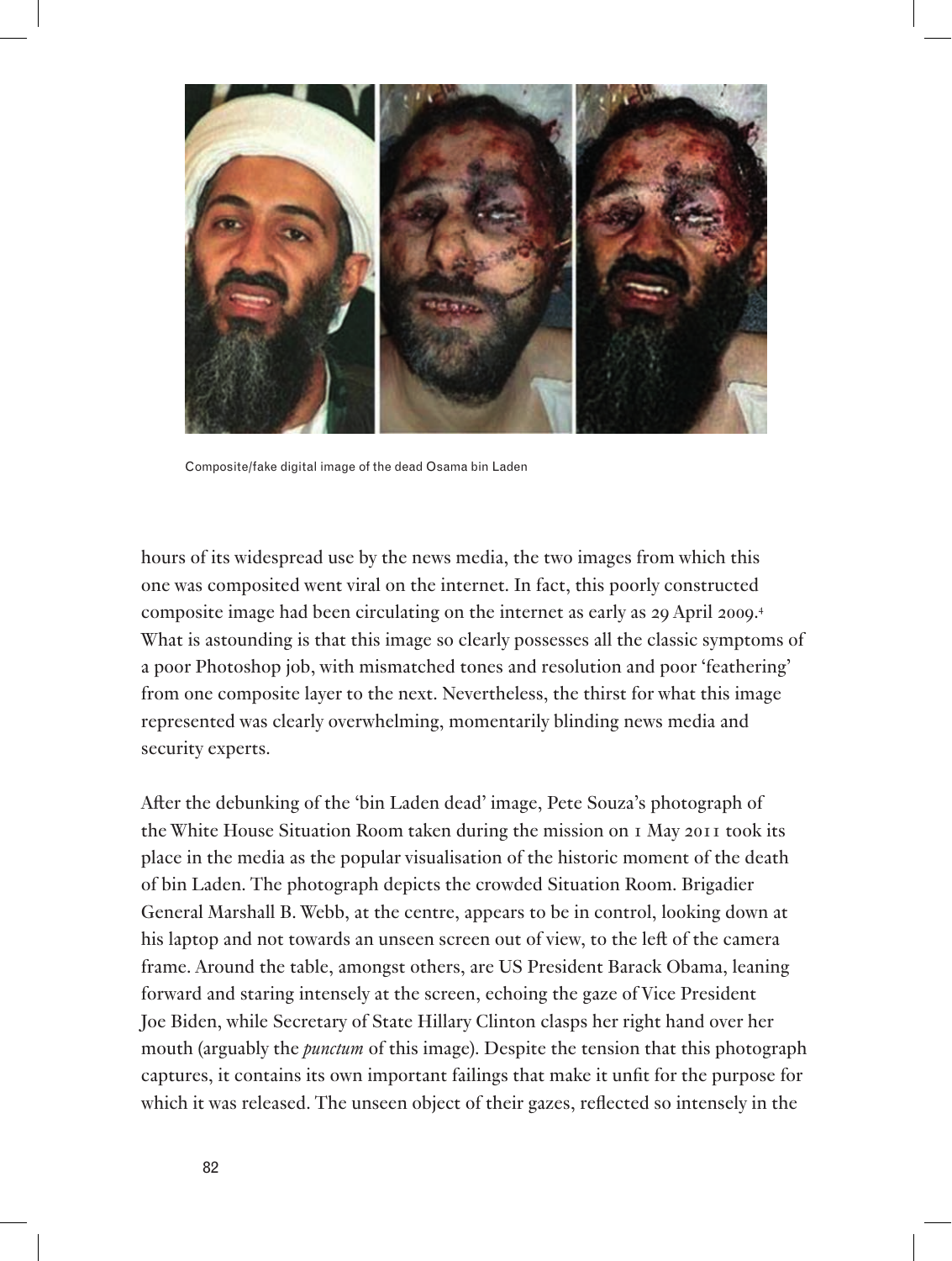

President Barack Obama and Vice President Joe Biden, along with members of the national security team, receive an update on the mission against Osama bin Laden in the Situation Room of the White House, 1 May 2011.

clear affectivity of their faces, sharpened by Clinton's clasping hand, only reinforces the sense of frustration and the desire for *that* image. We imagine Obama, Clinton and the fourteen others are engaged in the spectacle which the rest of the world has been denied.

As this image also failed to satisfy a particular emotional need of the audience, pressure in the American media demanded that President Obama authorise the release of *real* images of a dead bin Laden. Interviewed by Steve Kroft on *60 Minutes* on 4 May 2011, Obama said, "It is important for us to make sure that very graphic photos of somebody who was shot in the head are not floating around as an incitement to additional violence. As a propaganda tool."5 The Associated Press, Fox News, NPR, CBS News, Reuters and others attempted to access the images via the Freedom of Information Act, but their requests were denied and the images never came.6 Writing in *The Times*, Roger Boyes articulated the thirst for this image: 'The President has failed to understand the iconography of power and, in retrospect, withholding the pictures, however grisly, will be seen as a weak rather than [a] graceful decision.'7 It took less than two years for *Zero Dark Thirty* to formulate and deliver to its audience this 'iconography of power', the money shot we never got to see. The movie's 'real' images of bin Laden, on the back viewfinder of the squadron team leader's camera even echo that first fake image broadcast on Pakistani television on 2 May 2011, as if to salvage something from its failure.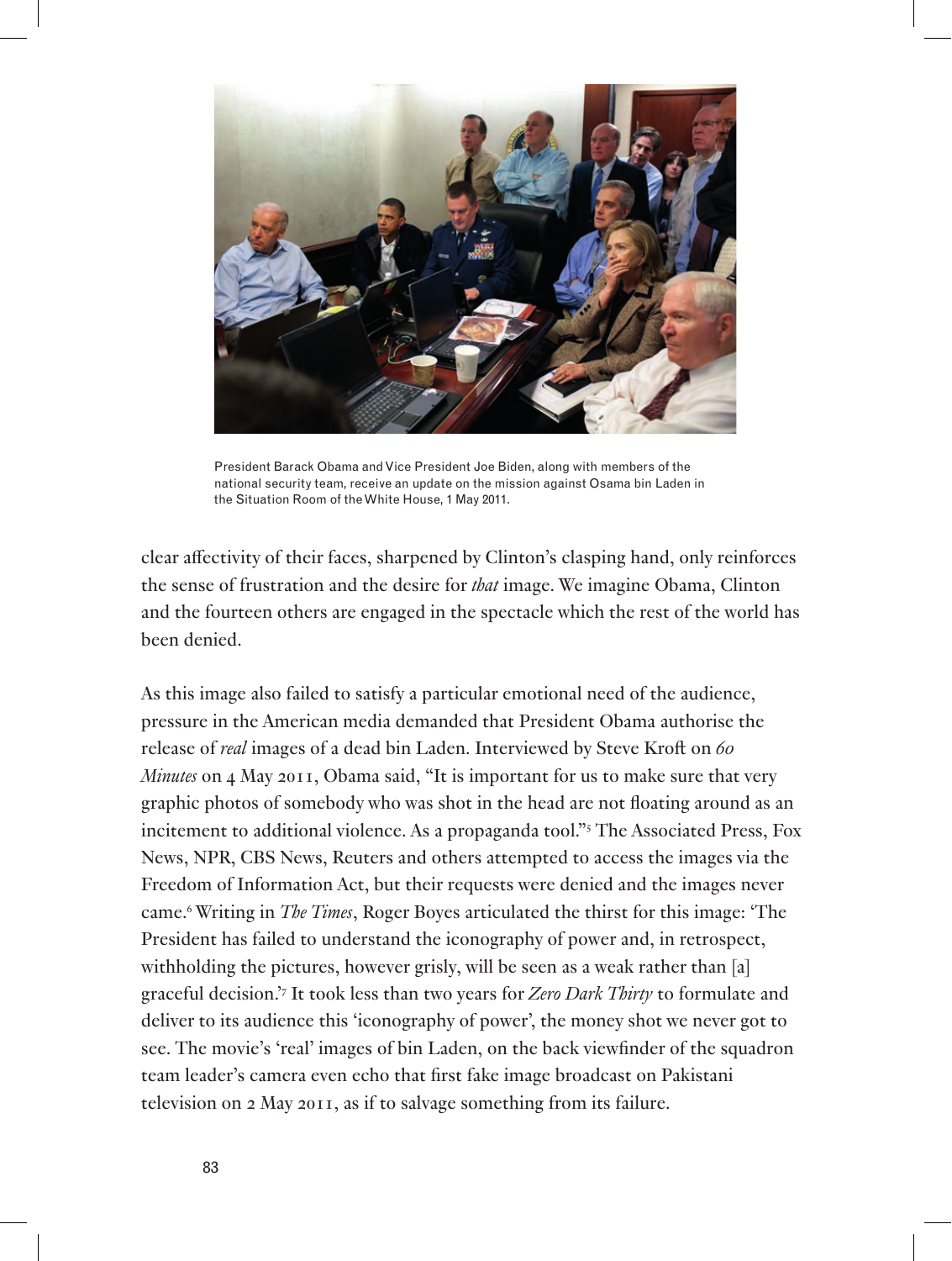In Chapter One, I discussed the power of the photographic image as a 'document' and how, it has been argued, our faith in its factual truth is founded on the principal of its 'indexicality'. I discussed how photography is different from other visual media that preceded it because its image is produced by the direct impression of light; as Susan Sontag says, 'An image produced with a camera is, literally, a trace of something brought before the lens', and therefore understood as factual.<sup>8</sup> I also discussed how Sontag argues that nevertheless when it comes to images of war, factuality takes second place to the ideological demands of the audience.<sup>9</sup> At the beginning of *Regarding the Pain of Others*, Sontag considers the argument put forward by Virginia Woolf in *Three Guineas* that, confronted by images of war, we all feel the same gut-wrenching universal human sense of horror. This commonly shared response to images of suffering is, according to Woolf, the most powerful counterargument to the inevitability of war in Europe when it was published in 1938. Sontag disagrees: 'To an Israeli Jew, a photograph of a child torn apart in the attack on the Sbarro pizzeria in downtown Jerusalem is first of all a photograph of a Jewish child killed by a Palestinian suicide-bomber. To a Palestinian, a photograph of a child torn apart by a tank round in Gaza is first of all a photograph of a Palestinian child killed by Israeli ordnance. To the militant, identity is everything.<sup>710</sup> Despite how desperately we might wish it otherwise, the empathy Woolf expects requires the right context and certain conditions that are agreeable to us. So, rather than evoking any universal compassion, Sontag says, 'photographs of the victims of war are themselves a species of rhetoric. They reiterate. They simplify. They agitate. They create the illusion of consensus.<sup>11</sup> Think here of the centrality of images in the War on Terror: The World Trade Center towers on fire, the Abu Ghraib photographs of prisoner abuse and the low-resolution internet videos of Iraqi insurgents beheading American contractors. 'These forms of savagery,' according to Susie Linfield, 'are neither mere images nor mere actions, but are *designed* to be both.'12 Images are a core process of contemporary warfare, alongside intelligence, logistics and other strategic operations.

Moving images became a part of war during World War I, when Pathé and Gaumont produced sixty documentaries and a series of ninety-three films called the *War Annals*. 13 When we see these very early newsreels, which were intended in their time to be factual accounts of war, we can clearly see their artificiality. Some of the shots are simply impossible, and we understand quite clearly that many of the sequences are set up for dramatic effect. However, according to Pierre Sorlin, no critical responses to these movies in their day actually addressed the blatant artificiality of these scenes.14 This suggests something important about the eagerness of their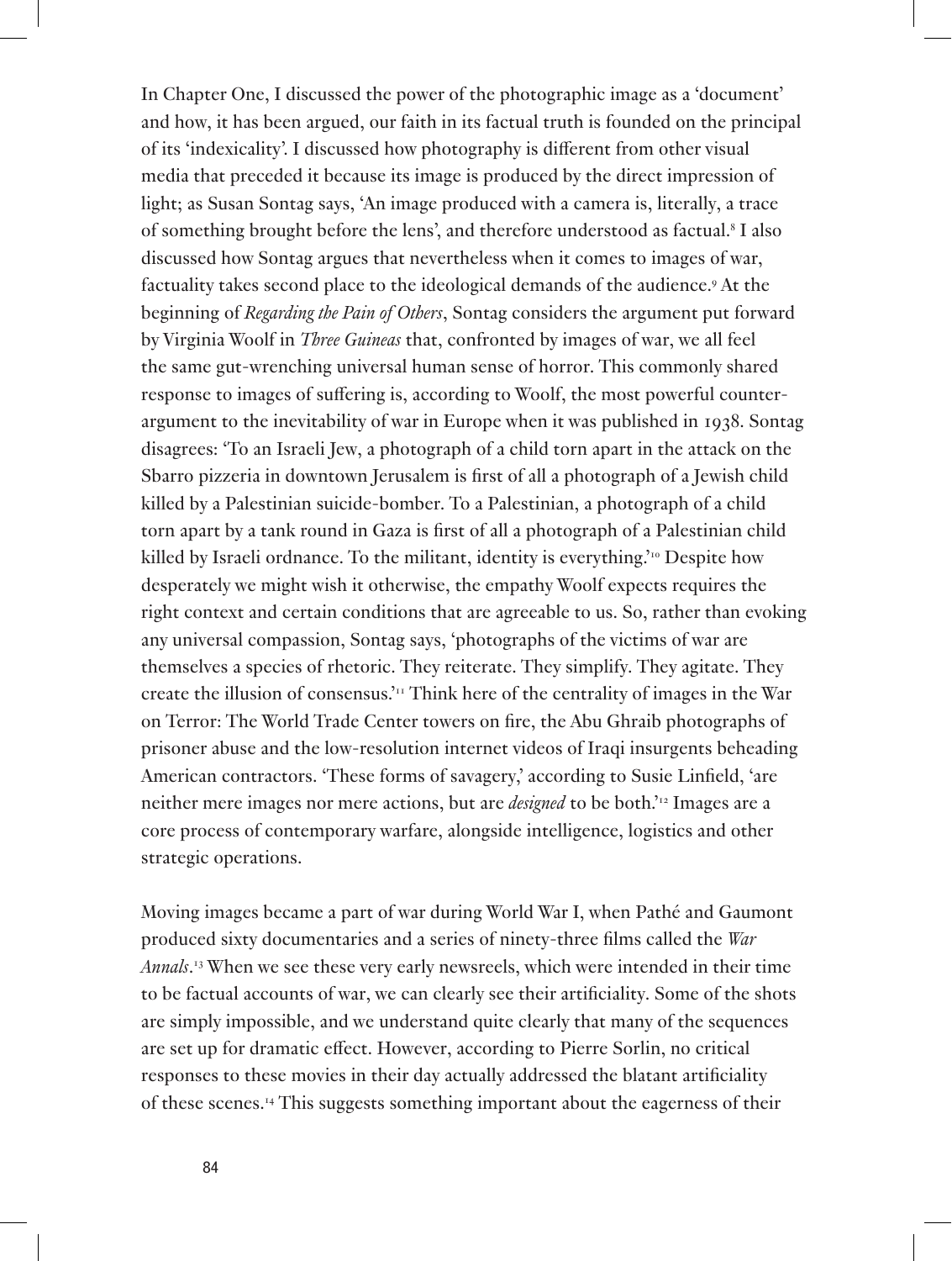wartime audience to suspend their disbelief in order to accept them as factual and fulfil certain emotional objectives; this willingness to negotiate and reframe certain images of war so that they may meet certain demands we make upon them is the focus of this chapter. I pick up a thread from Chapter One, and explore the idea that rather than images simply seducing and manipulating us in our unfaltering belief in their factuality, we, the audience that consumes popular representations of war, also make collective emotional demands upon those images. In times of war and its high emotional stakes, we prevail upon images for reassurance, to manifest particular values that resonate with familiar cultural mythologies – the stories a culture tells itself about itself, in order to constitute itself. This chapter looks at two events in the war in Iraq, or rather, the *representation* of those events in American popular culture at the time: one is the dramatic 'rescue' from Iraq of American Private First Class Jessica Lynch in April 2003; the other concerns the images that emerged a year later from Abu Ghraib prison near Baghdad. In both cases, and in very different ways, these representations did not initially cohere, yet were 'salvaged' from rejection, to varying degrees. The Jessica Lynch story collapsed swiftly under competing narratives and emotional demands; however, its popular culture re-rendering attempted more or less successfully to reconstruct and rehabilitate the story. When confronted by photographs that appeared to depict American servicemen and women inflicting cruelty upon prisoners at Abu Ghraib, the audience was asked to look again, this time with a different frame. Indeed, both of these episodes have a particular resonance with *Zero Dark Thirty*, with shared gender mythologies and the reframing of torture, which I shall return to later.

### Rehabilitation

On 23 March 2003, four days after the coalition invasion of Iraq, Michael Moore took to the stage at the Kodak Theatre in Hollywood to collect the Academy Award for Best Documentary Feature. To a mixture of jeers and applause, he declared, "We live in fictitious times. We live in the time where we have fictitious election results that elect a fictitious President. We live in a time where we have a man sending us to war for fictitious reasons."15 On the very same day, near the town of Nasiriyah in Iraq, the US Army's 507th Maintenance Company was ambushed. Nineteen-year-old PFC Jessica Lynch was pulled unconscious from her vehicle by Iraqi forces and taken to Saddam Hospital in Nasiriyah. She was retrieved from the hospital by US Special Forces on 1 April 2003.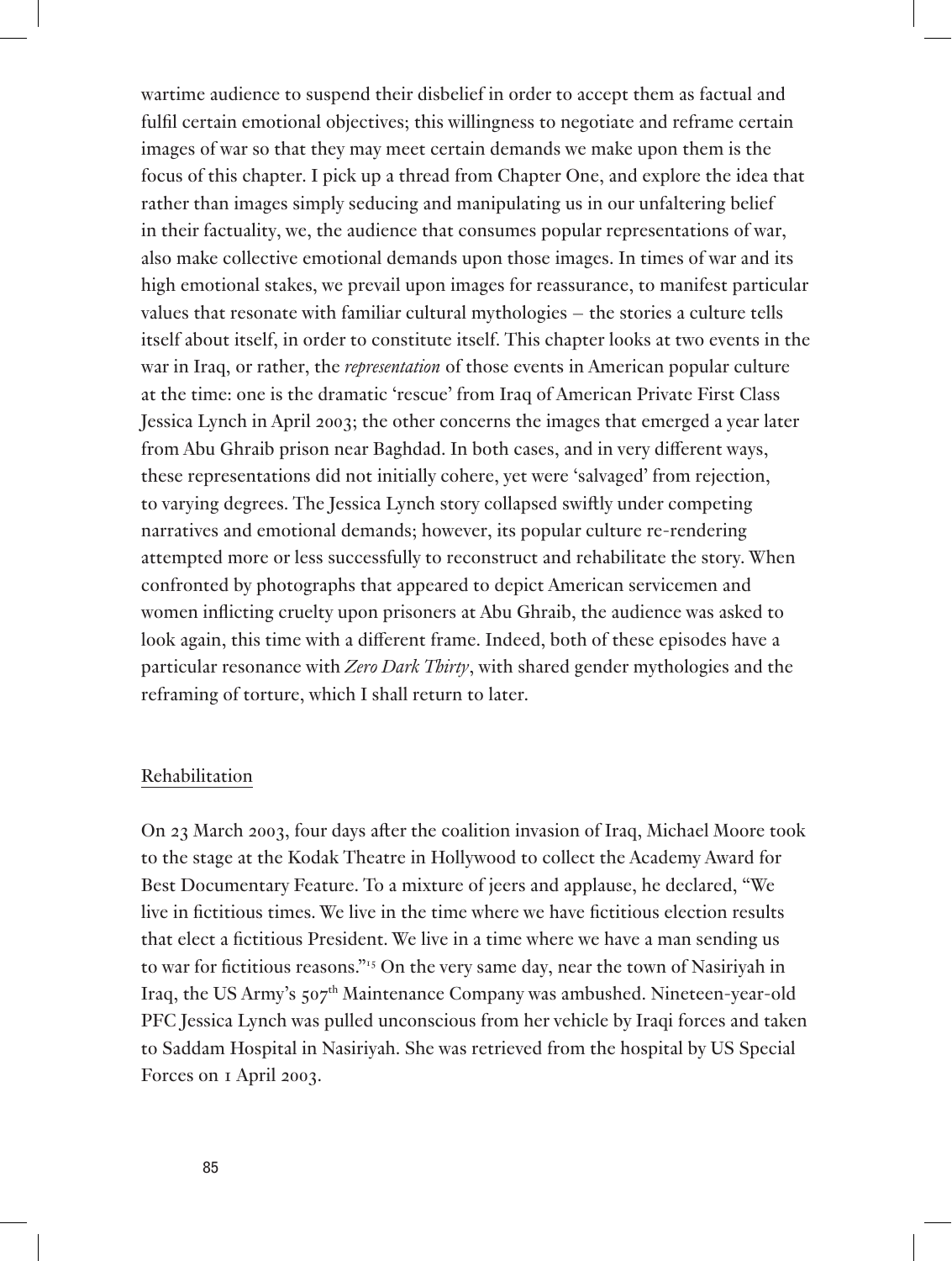As Douglas Kellner notes, 'The dramatic story of "Saving Private Lynch" was one of the more spectacular human-interest stories of the war that revealed the constructed and spectacle nature of the event and the ways that the Pentagon constructed mythologies to be replicated by the television networks.'16 According to Lieutenant Colonel John Robinson, chief of plans in United States Central Command's public affairs division, they decided to video record the 'rescue' because they "wanted to tell a good story."17 Curiously, Central Command didn't run with the story immediately at its press conference in Doha. Instead, CNN's Tom Mintier appears to have been set up to ask what in Australian politics is called a 'Dorothy Dixer' (a self-orchestrated question) during the closing questions of their press conference on 3 April. Mintier asked Brigadier General Vincent Brooks about 'the rescue of Jessica Lynch' and the video. Conveniently, an edited video tape of rescue footage was cued ready to roll and Brooks read rather stiltedly from a pre-prepared account of the rescue over the grainy green night-vision images. Brooks added, "Some brave souls put their lives on the line to make this happen, loyal to a creed that they know, that they'll never leave a fallen comrade […]."18

That same day, the *Washington Post* ran a dramatic account of how, during her capture, the fearless Private Lynch 'was fighting to the death', that even after sustaining a number of gunshot wounds she continued to fire on Iraqi soldiers until she ran out of ammunition.19 Over the following days more of the rescue footage was 'leaked'. At one point in the footage, Lynch is found by her fellow American soldiers lying in her hospital bed. Something about the diminutive, startled and almost infantile Lynch, panicking at the sounds of gunfire nearby, did not quite fit the *Washington Post's* Little Girl Rambo story. There then followed the victim narrative, particularly one based on sexual subjugation. Rick Bragg's biography claims that Lynch's hospital records 'show that she was a victim of anal sexual assault'; Bragg speculates, somewhat gratuitously, 'The records do not tell whether her captors assaulted her almost lifeless, broken body after she was lifted from the wreckage, or if they assaulted her and then broke her bones into splinters until she was almost dead.'20 However, no evidence of rape exists in Lynch's own accounts or those of several doctors at the hospital who examined her on arrival as well as operated on her.<sup>21</sup> Either way, the suggestion of Lynch's rape performs a certain mythological function by reinvigorating a centuries-old orientalist myth of the white female sex slave: 'Innocence deceived, youthful virginity despoiled, the motifs of disease and death, the depraved black/Jewish/foreign trafficker, point in the direction of a new telling of an old myth [...] the retelling of the myth of "white slavery".'22 Jo Doezema argues that this retelling emerges when societies experience 'boundary crises' caused by mass migration and globalisation,<sup>23</sup> or, in this case, war.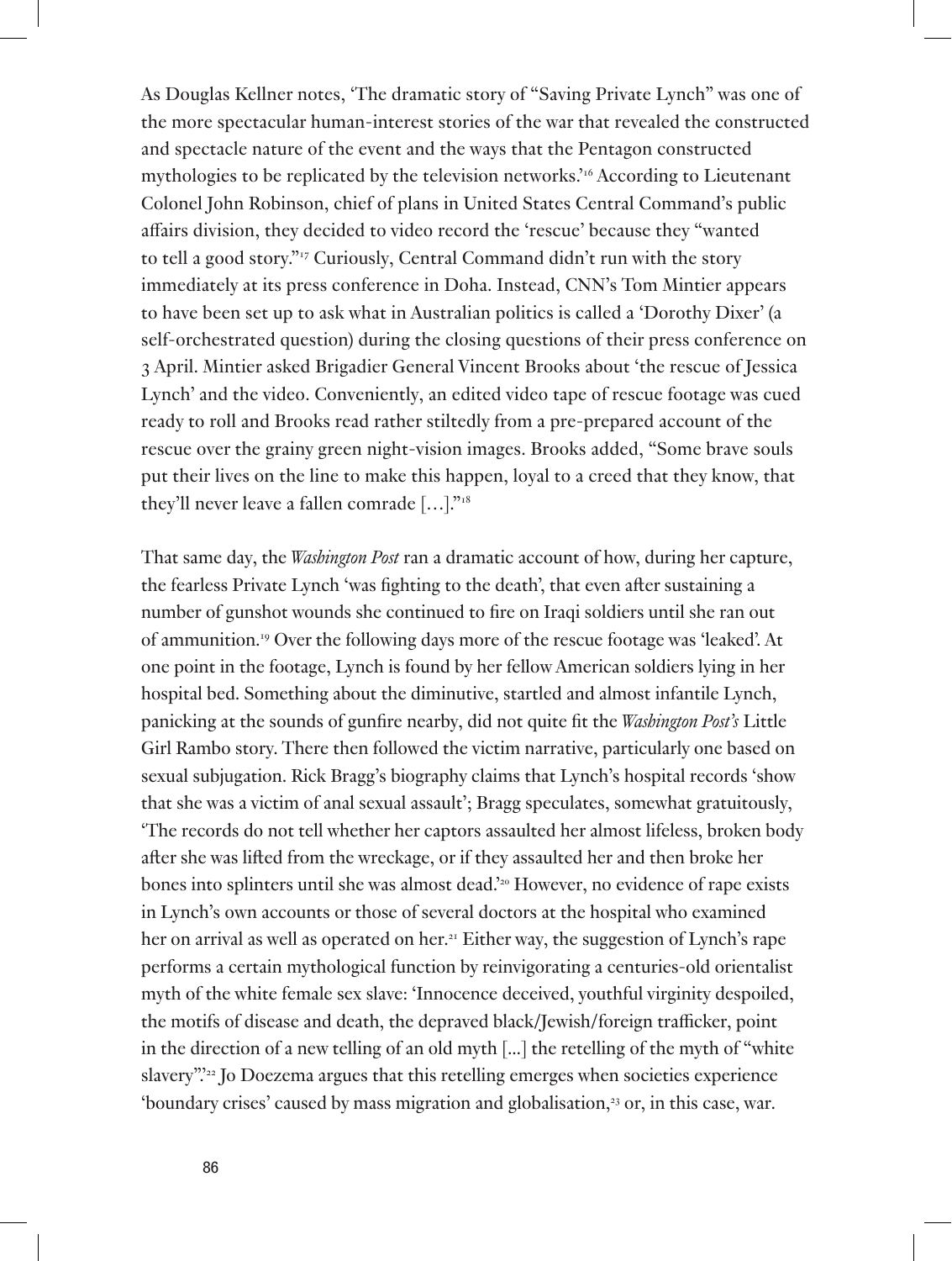

US Army (USA) Private First Class (PFC) Jessica D. Lynch, 507th Ordnance Maintenance Company, is returned to US Military custody following a rescue mission by US Special Forces, from a hospital in Nassiriya, Iraq, during Operation IRAQI FREEDOM.

The intention behind the Pentagon's original narrative was actually less concerned with Lynch and more focused on the soldiers who rescued her and, as Brigadier General Brooks had said, the "creed that they know, that they'll never leave a fallen comrade."24 As Roger Stahl notes, 'The official Pentagon account of Lynch's rescue appeared to borrow its storyline directly from Steven Spielberg's *Saving Private Ryan*,'25 and to some extent Lynch's role was just 'to be rescued' and had not been considered much beyond that. As a consequence, the Pentagon and the various news media channels generated very different narratives that fitted different myths, which were simply not congruous with one another. Taking from Roland Barthes, Rikke Schubart argues that myths must fit certain traditional forms for them to find social and cultural resonance, regardless of whether or not such myths are factually convincing. Yet despite the intentions of the narrators (the media, the Pentagon), the myths surrounding Jessica Lynch simply did not gel:

If an audience is to find a myth meaningful they need not know whether it is factually true. They do, however, need to recognise its form and content as true to myth itself. Narrative agents in political communication cannot freely construct new myths out of events. If such new myths do not resonate with audiences, they do not create faith, and then  $-$  factually true or not  $-$  they will be rejected.<sup>26</sup>

Judith Butler's idea of 'the frame' is a similar concept to Barthes' idea of mythologies, and one that arises specifically in her consideration of images of war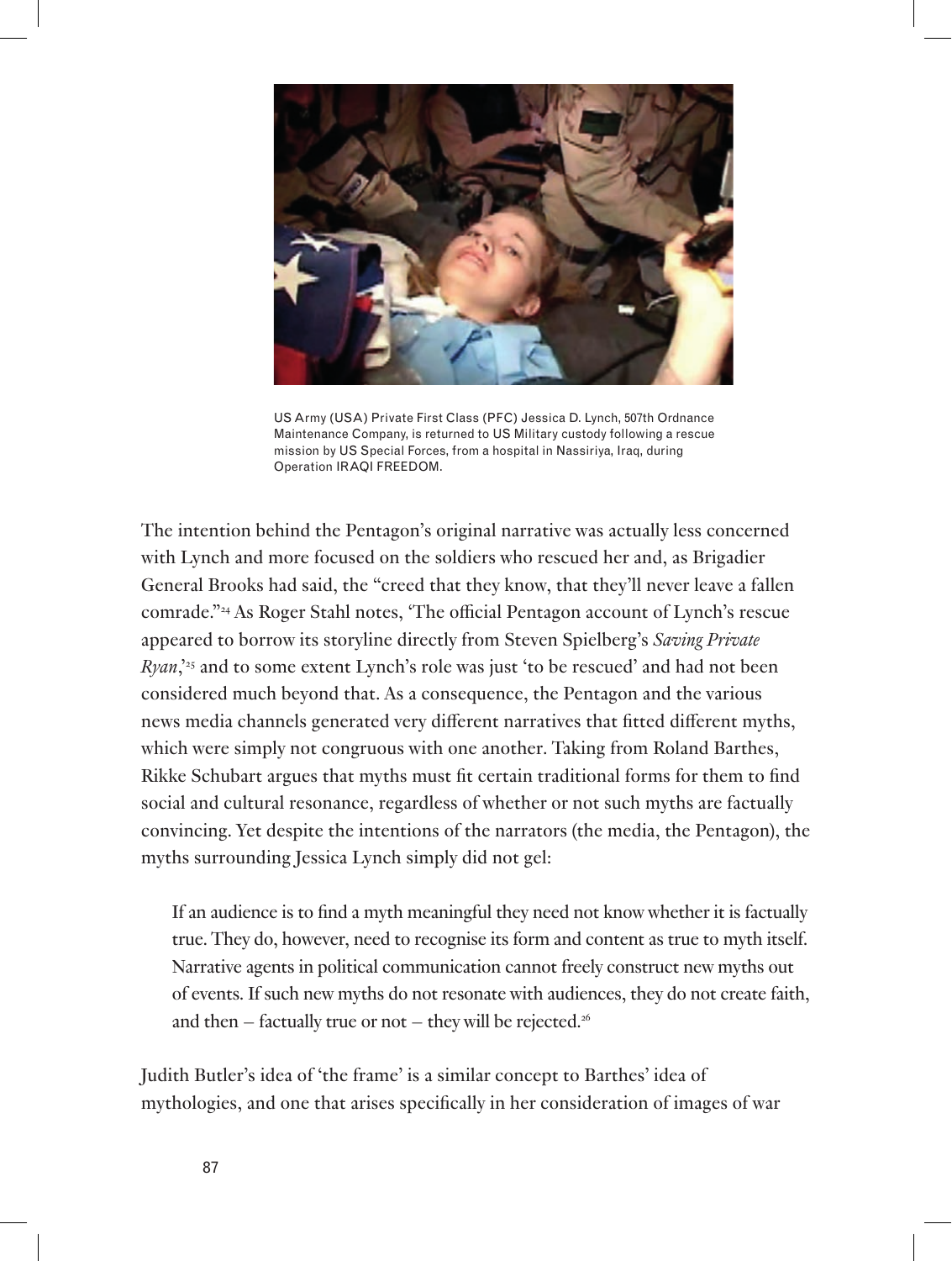since  $9/11.^{27}$  For Butler, the frame is not merely that which is literally pictured within the frame of the still or moving images that emerge from war; but rather that which defines and determines what can actually be recognised, and therefore what is understood, communicated, considered and acted upon. Schubart argues that the Jessica Lynch story failed to generate a convincing mythology because there was no agreement on which myth this was to be: was it a female war hero myth? Was it a white female captivity myth? These two contradict each other in too many ways to easily coexist.28 None of the prescribed narratives convincingly fitted the frame and the mythologising of the Jessica Lynch 'rescue' failed. 29

Indeed, while the hero and victim narratives were coming undone, another emerged: the hoax narrative. Once Nasiriyah was brought fully under US control, more cynically inclined journalists were free to investigate the story. On 7 May 2003, American ABC's David Wright visited the hospital from which Lynch had been dramatically retrieved and interviewed Dr. Rajd Eledary, who was due to set Lynch's leg the next morning. Eledary claims that the US soldiers needlessly held a gun to his head and terrorised hospital staff and patients.<sup>30</sup> By mid-May it was clear that the 'rescue' had been carefully stage-managed; as John Kampfner in the *Guardian* said at the time, '[Lynch's] rescue will go down as one of the most stunning pieces of news management yet conceived. It provides a remarkable insight into the real influence of Hollywood producers on the Pentagon's media managers, and has produced a template from which America hopes to present its future wars.'31 According to one of the doctors at the hospital, "It was a Hollywood film. They cried 'Go, go, go,' with guns and blanks and the sound of explosions. They made a show – an action movie like Sylvester Stallone or Jackie Chan, with jumping and shouting, breaking down the doors."32 Far from being the "location of danger" that Brigadier General Brooks had described,<sup>33</sup> Iraqi troops had actually left two days earlier.<sup>34</sup> Butler argues, 'The frame never quite determined precisely what it is we see, think, recognise, and apprehend. Something exceeds the frame that troubles our sense of reality; in other words, something occurs that does not conform to our established understanding of things.'35 The Jessica Lynch story, which seemed to possess such rich potential only a week earlier, failed.

However, seven months after the event, American television network NBC aired its telemovie *Saving Jessica Lynch* (2003). Its now-dramatised narrative clearly sought to actively rehabilitate the Jessica Lynch story, so that it would properly fit the frame, so it would become something recognisable and acceptable to its audience. *Saving Jessica Lynch* was produced in cooperation with the Pentagon and broadcast in the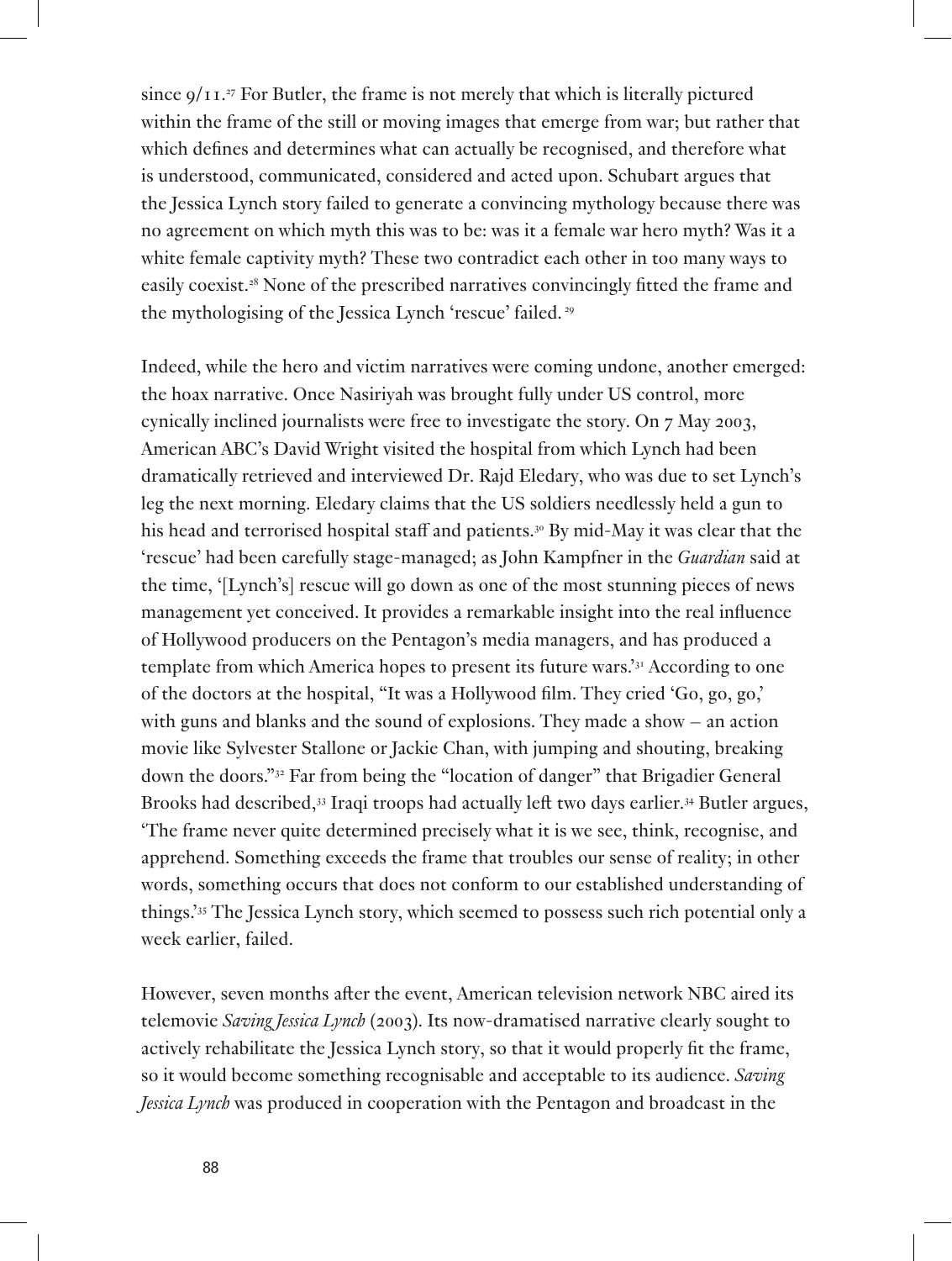United States on 9 November 2003 without commercial breaks. The reimagined Lynch (played by Laura Regan) was no longer 'fighting to the death' during her capture, allowing her now to be a more satisfactory female hero for its audience: vulnerable yet stoic and courageous, mentally tough but acceptably passive. Other aspects of a more acceptable mythology were also created through the narrative invention of a colonel of Saddam Hussein's Fedayeen (played by Navid Negahban). Dressed completely in black, the swarthy turbaned Fedayeen colonel is an archetype of nineteenth-century European orientalism. His menacing presence shadows Lynch throughout the movie, attacking Lynch's convoy, later directing surgeons at Saddam Hospital to amputate her broken leg, which is otherwise perfectly healthy, and finally fleeing in cowardice at the approaching US helicopters during Lynch's rescue. In one hospital scene, he interrupts a female Muslim nurse administering care to Lynch and, accompanied by his own menacing Arabian incidental music, paces predatorily around Lynch's bed. Although he does nothing more than this, the scene restates the uncertainty surrounding whether or not Lynch was sexually assaulted while she was unconscious, but does so without confronting prime-time audiences with 'anal sexual assault'.<sup>36</sup> Lynch stares down the colonel, striking a comfortable narrative compromise that preserves both her 'honour' and the orientalist white sex-slave myth.

This dramatic reinscription of the Jessica Lynch myth struck the right note with its American audience; as Stahl notes, it was 'the highest-rated venture of its kind for NBC in twelve years.'37 The 'real' story was inconsequential; to paraphrase Jean Baudrillard, it no longer preceded its simulacrum, nor survived it.38 While the story of Jessica Lynch that played out through the news media in April 2003 failed to convince its audience, the telemovie in November of that year made good on the Pentagon's original intentions by satisfying the cinematic mythology of which Steven Spielberg's *Saving Private Ryan* is the model.39 Perhaps the story of the real 'damsel in (staged) distress<sup>240</sup> appeared to lose its staginess once the audience was willing to suspend its disbelief in exchange for an emotional pay-off. Certainly NBC's *Saving Jessica Lynch* saved the failed myth, rehabilitating it as a telemovie experience. This reinscription excised the messy sexualised side-narrative, the conflicting hero/ victim myths, the cynical counter-narratives about Central Command's public affairs division and the findings of investigative journalists and indeed, the wholesale dismissal of the myths as they were originally presented. Instead, *Saving Jessica Lynch* reorganised the Jessica Lynch story to fit the frame through what Roger Stahl calls the 'new patriot narrative' that emerged in the 1990s, which 'refigures the purpose of war as the rescue of one's own soldiers.'41 Stahl argues that anti-war narratives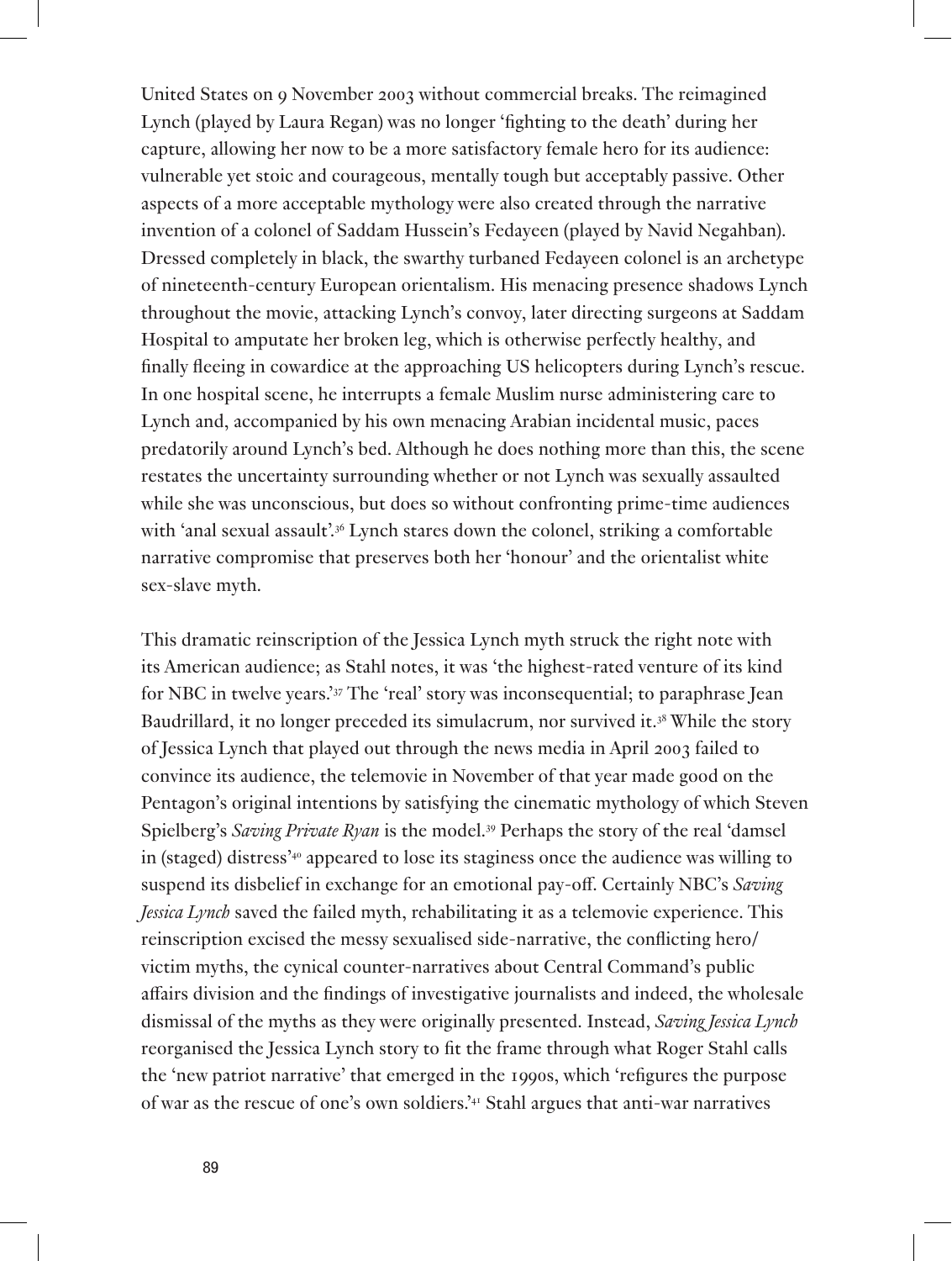became popular in cinema in the post-Vietnam era, with movies like *The Deer Hunter* (1978), *Apocalypse Now* (1979) and *Platoon* (1986). The more pro-war response into the 1980s reframed war as a moral response to the crisis of an individual or small group, which we see in movies such as the *Rambo* and *Missing in Action* series. In the late 1990s, *Saving Private Ryan* (1998) marks a point of convergence between these two strands in popular American cinema, reconciling the paradox of the immoral brutality of war with its moral necessity.42 In reworking the story in cinematic form to fit a cinematic trope, *Saving Jessica Lynch* thus satisfied the emotional demands of its audience in a way that the story itself simply could not.

# Torture

On 17 May 2011, just over two weeks after bin Laden's death, I sat in the front row of the New York studio audience of the *Late Show with David Letterman* and watched the comedian Martin Short sing a parody of Elton John's *Candle in the Wind* about bin Laden's death:

It seems to me you lived your life like a bastard in the sand, never knowing when the US Navy Seals would land, caught you by surprise inside your secret base, could have shot you anywhere, why not in the face.<sup>43</sup>

The audience's response was rapturous. For many in that audience, bin Laden's death enacted a personal vengeance, for the loss of friends and family, but more broadly for the loss of homeliness, of a sense of security in the streets of a city that had only recently recovered from a two-decade crime wave. And sitting among that live audience, I completely understood the palpable emotion. The violent mental image of Short's lyrics immediately evoked the fake image of the 'dead' Osama bin Laden, which despite its obvious bogusness was still reverberating powerfully within popular consciousness. However, that collective emotional demand was only partially met until *Zero Dark Thirty*. *Zero Dark Thirty* took a year longer than *Saving Jessica Lynch* to rework, rehabilitate and remythologise the event it depicts into a cinematic frame. However, it effectively sought to salvage much more than the 'missing' image of bin Laden dead. Coming a year after the withdrawal of American troops from Iraq and amidst the drawdown in Afghanistan, *Zero Dark Thirty* functions as a popular culture coda to the War on Terror, a parting shot in what Linfield calls the War on Terror's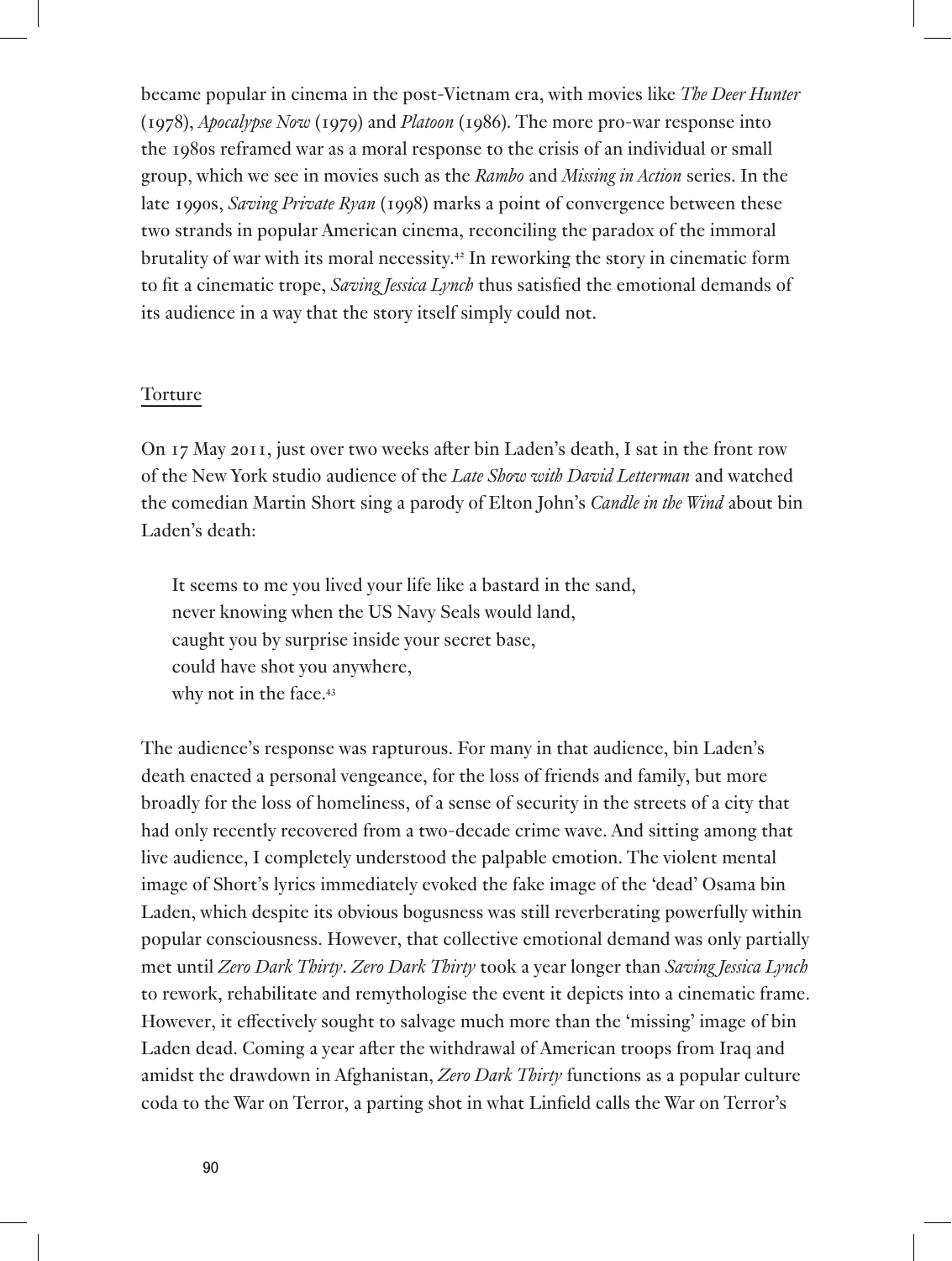'diabolical *pas de deux* of violent images'.44 One of the key narratives of the War on Terror the movie seeks to reframe is that of torture.

A core strand of the narrative of *Zero Dark Thirty* is the development of the movie's protagonist, Maya. A female CIA analyst was instrumental in locating bin Laden; but, of course, Maya in *Zero Dark Thirty* is a fictional character. Probably unlike the 'real' Maya, she seems to owe much of her character to the female protagonist of the television series *Homeland* (2011), Carrie, played by actor Claire Danes:45 obsessive, focused, slightly psychologically unhinged, a strong female character in a maledominated world of international espionage. The first thirty minutes of *Zero Dark Thirty* depicts the torture of a detainee, including sleep depravation, starvation, beating, locking into a confined space and waterboarding. At the beginning of the torture at an unknown 'black site', Maya is an anonymous observer in a balaclava. During a break her male colleague taunts her with, "Just off the plane from Washington?" He reassures her: "It's not always this intense." She replies, plainly, "I'm fine," then insists on going back into the torture room rather than getting a coffee, as her male counterpart suggests. She then turns down offers both to soften the impact by watching through a monitor and to lessen the confrontation by wearing a balaclava. They re-enter the torture room, where Maya's male colleague escalates the torture into waterboarding, asking Maya to "grab a bucket." She seems reluctant at first, but compliant. While the covered face of the detainee chokes and the male colleague shouts, "Where was the last time you saw bin Laden?", Maya squats and watches. In the next torture scene, the same detainee is questioned by Maya's male colleague about Richard Reid, the 'Shoe Bomber', who attempted to bring down an American Airlines flight from Paris to Miami in December 2001. He reminds the detainee that, "When you lie to me, I hurt you." To humiliate the detainee, the colleague leaves him tied up by the wrists, naked from the waist down, in front of Maya, while he leaves the room. The detainee begs Maya, "Please, help me." Of course, the audience is set up to expect a compassionate 'feminine' response; instead, Maya says, "You can help yourself by being truthful," and walks away.

Matching her male colleague's acceptance of torture, Maya demonstrates her value as his equal. Indeed, Bigelow, the only female director to win an Academy Award, for *The Hurt Locker* (2008), was characterised as a feminist following the release of *Zero Dark Thirty*, 46 and the movie as 'a feminist epic' based on its strong female lead.47 Film critic Inkoo Kang says, 'The feminism in [*Zero Dark Thirty*] follows the "anything a man can do, I can do better" school of thought.'48 Marouf Hasian Jr's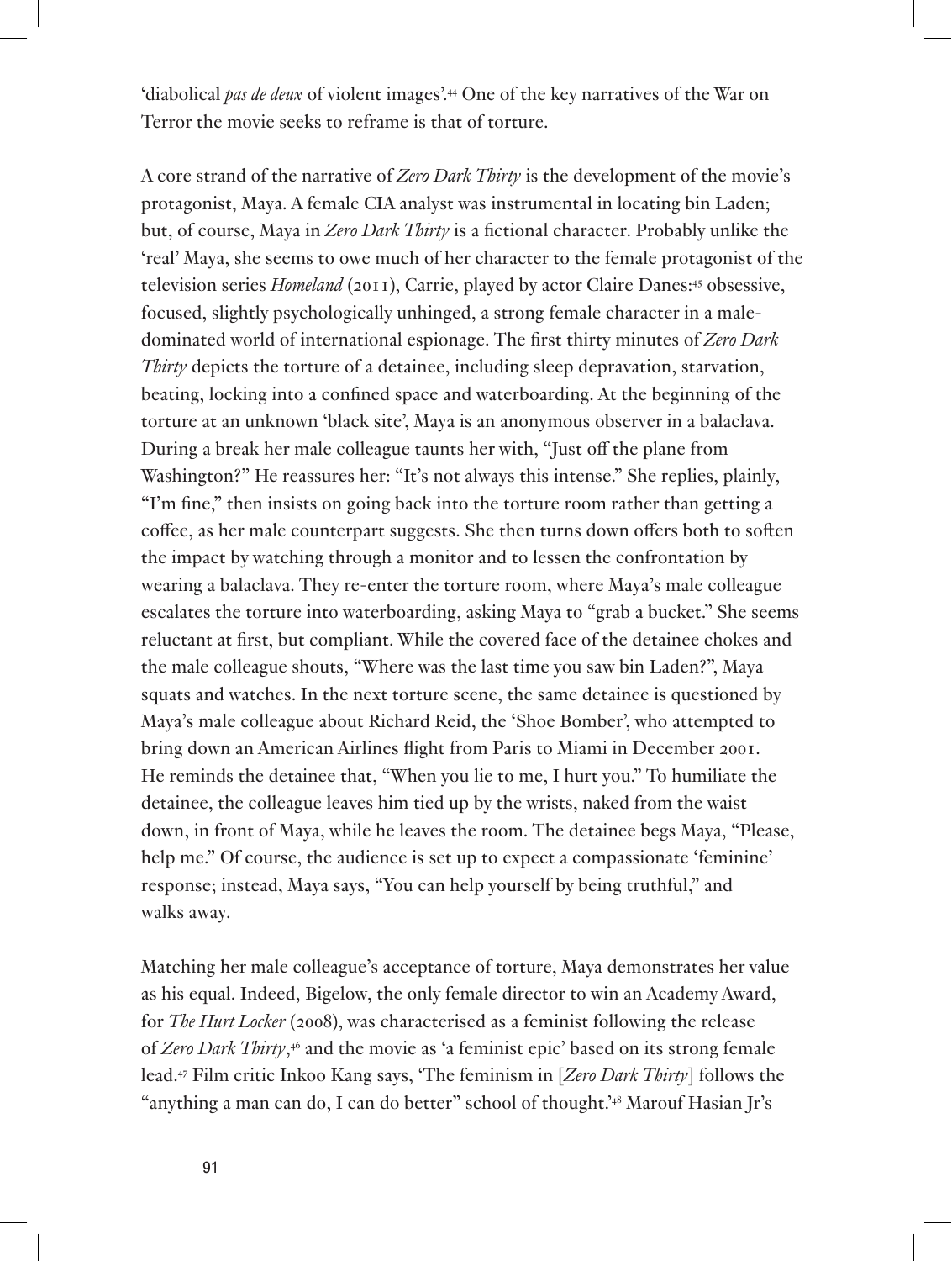considered analysis of the gender politics of *Zero Dark Thirty* suggests that, although the narrative 'may seem to highlight the social agency of CIA women, it is in fact a misogynistic fragment which puts on display the dehumanization and barbarity that takes place when women have to act in hypermasculine ways in order to achieve their goals.' 49 In other words, it deploys a superficially feminist narrative in the service of seeking to neutralise the barbarity of torture and 'comes at the cost of hiding myriad political, economic, and social inequities [sic].<sup>'50</sup> It is not only the acceptance of torture that is troubling to some, but also the impression created by the narrative arc of a direct causal link between the information gained through torture and the ultimate locating of bin Laden's secret base.51 On this count, Naomi Wolf addresses Bigelow in an open letter in the *Guardian*, placing *Zero Dark Thirty* in the contemporary context of the 'propaganda amendment' to the National Defense Authorization Act for Fiscal Year 2013,52 and likens the movie to the work of Leni Riefenstahl, the filmmaker best known for creating Nazi propaganda movies, such as *Triumph of the Will* (1935), which glorified the rapid militarisation of Germany following the rise of Adolf Hitler.53 Slavoj Žižek disagrees: 'The film is not cheap right-wing propaganda: the psychological complexity is depicted so that liberals can enjoy the film without feeling guilty [for the torture].'54 Žižek argues that *Zero Dark Thirty* depicts torture as neutral, and in doing so 'is already a kind of endorsement.'<sup>55</sup> So the liberal narrative of the strong female role model is tied inextricably to the acceptance of torture as part of the package. Paradoxically, Maya's equality is a consequence of, and demonstrated by, her tacit and neutral acquiescence.

Nine years earlier, in NBC's *Saving Jessica Lynch*, torture was treated quite differently, as an obscenity, practiced by the enemy. During the rescue scene, images from a soldier's helmet-mounted camera catch a glimpse of a room within which appears to be a dissection table. One of the American military observers watching the live video at the base asks, "What the hell is that?" The answer is, "That's a torture room, fellas." The camera pans the room, allowing the audience to comprehend the abject inhumanity this represents. The contrast suggests something of the shift in the political discourses in America surrounding torture, which took place over the course of the administration of US President George W. Bush.

#### Festive Cruelty

At the same time as the fictionalised Iraqi torture room was shocking audiences of *Saving Jessica Lynch*, Major General Antonio M. Taguba was authoring his report,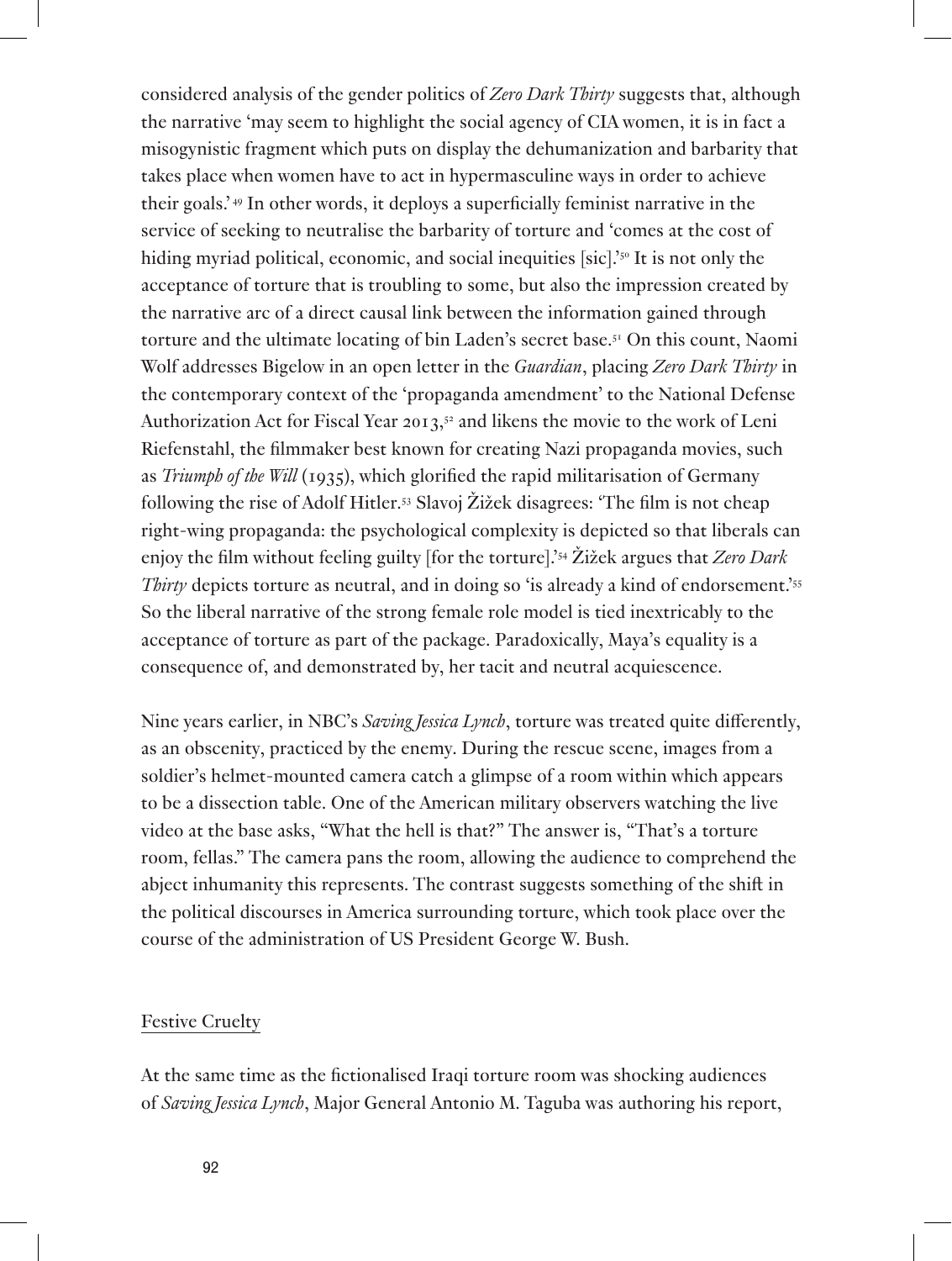later leaked to Seymour M. Hersh at the *New Yorker*, about 'sadistic, blatant, and wanton criminal abuses' by United States soldiers guarding Abu Ghraib.56 It was not until the following year, on 28 April 2004, that images of these abuses entered the popular consciousness, when American current affairs program *60 Minutes*, on the CBS television network, broadcast the first of what we now know as the 'Abu Ghraib photographs'.

Many of these first-released Abu Ghraib photographs showed several American soldiers in various poses – pointing, giving thumbs-up, faces held in mocking 'cheesy' grins – next to images of Iraqi prisoners, usually stripped naked, piled on top of each other, with empty sand bags placed over their heads. Amongst the most infamous and now iconic of these photographs is 'The Hooded Man', a prisoner wearing a sand bag 'hood' and a sheet, standing on a box with electrical wires attached to his hands; Private Lynndie England holding a leash wrapped around the neck of a naked Iraqi on the floor of the prison corridor; the same soldier with a cigarette dangling from her mouth pointing at a naked male Iraqi prisoner who has been posed masturbating. As Bernard Haykel explained to Hersh, these situations are deliberately set up to humiliate the prisoners: "Being put on top of each other and forced to be naked in front of each other – it's all a form of torture." $57$  Some of the more disturbing pictures show a room awash with blood and photographs of the battered and dead bodies of inmates.

NBC's *Saving Jessica Lynch* fits what Butler calls 'the frame'; it's something that its audience recognises, identifies with, understands and accepts. The Abu Ghraib photographs, on the other hand, did not fit the frame. What could be seen fitted the iconography of Christian images of suffering, particularly. These photographs showed images of abuses that were already known to be happening; but they also visually conceived them, gave them a recognisable form in the shape of the Christlike pose of The Hooded Man. The Abu Ghraib photographs drew on an emotive, affecting and compelling visual language that resonates with centuries of Christian images of suffering. As such, these photographs made a potent incursion into the frame that was largely unwelcome to the Bush administration. What was this image of American servicemen and woman abroad? This was a very different creed from the noble soldier that Brigadier General Brooks had spoken about during his press conference on the rescue of PFC Lynch a year earlier.58

Taken together, the Abu Ghraib photographs suggested something far more disturbing than a few 'bad apples' or of a frat party trick taken the wrong way – they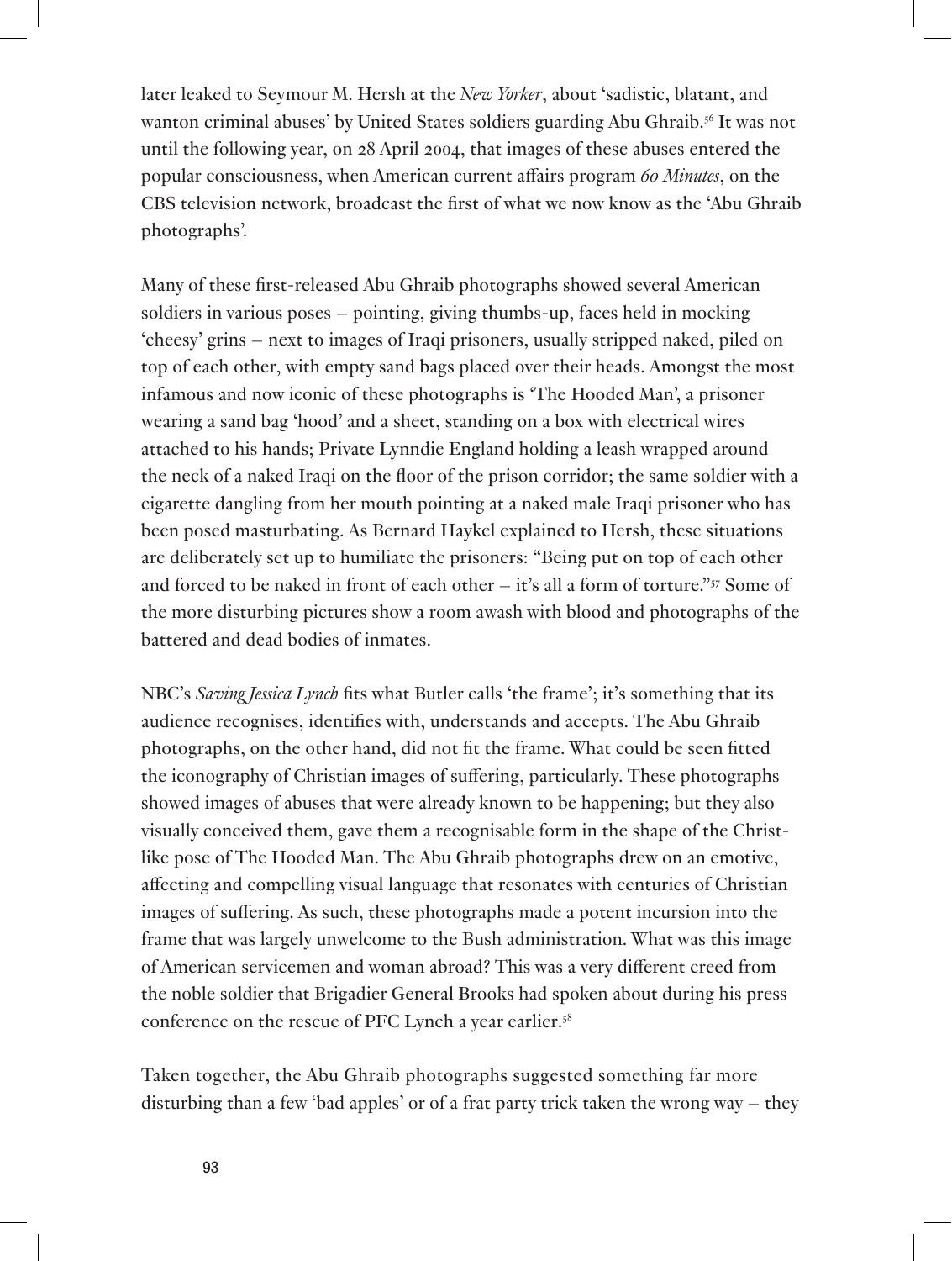formed part of a much larger culture of visualising cruelty in which the camera was a central instrument within a system of torture as well as a system of the exchange, distribution and consumption of these images amongst military personnel. As Butler observes, 'It took some time before the question was raised as to who actually took the photos... did they take them in order to expose the abuse, or to gloat in the spirit of US triumphalism? Was the taking of the photo a way of participating in the event, and if so, what way?<sup>'59</sup> The presence of the camera was integral to the torture depicted. In the years following, many more hundreds of images surfaced of this 'festive cruelty', as Butler calls it, $\frac{60}{10}$  suggesting that these abuses were perhaps the rule rather than the exception. Noel Whitty, considering the extent of detainee abuse revealed by photographs that emerged from Iraq, quotes Janina Struk's analysis of photographs of the Holocaust: 'This soldier photography was always part of a dehumanisation process: the photo was "an integral part of the humiliation process; in a sense it completed the violation".<sup>61</sup>

Butler notes that the Bush administration 'did not dispute that the photographs were real... The photos are not only shown, but named; the way that they are shown, the way they are framed, and the words used to describe what is shown, work together to produce an interpretive matrix for what is seen.<sup>162</sup> As Žižek says about the depiction of torture in Bigelow's *Zero Dark Thirty*, 'Brutal violence practised by the state is made publicly acceptable when language is changed.'63 The interpretation of the Abu Ghraib photographs was thus a two-stage re-framing: a legalistic reframing of the prisoners in the photographs (which I will return to shortly), and a cognitive re-framing of what was 'seen' within the initial 'interpretive matrix' of the *60 Minutes* story. This re-framing attempted to alter the affective potency of these images. Indeed, as Butler suggests, the 'words used' were vitally significant to the interpretation of what is seen in these photographs; which is likewise the cynical core argument of Sontag's *Regarding the Pain of Others*. 64 Any 'interpretive matrix' is always contingent, always upon shaky ground, and similarly 'what is seen'. From the moment the Abu Ghraib photographs were captured they became vessels to be loaded with ideological content. As with all images of war, their ideological content was never predetermined – we cannot necessarily predict the ways in which any interpretive matrix will act upon an image.

Certainly, Butler's writings on Abu Ghraib can only speak of 'cruelty' and 'violation' because of the certain ideological ground Butler occupies – those are *her* 'words used', which frame the Abu Ghraib images in a particular way. However, unlike Woolf, Butler is acutely wary of falling into a simple universalistic moralism. In *Frames of War*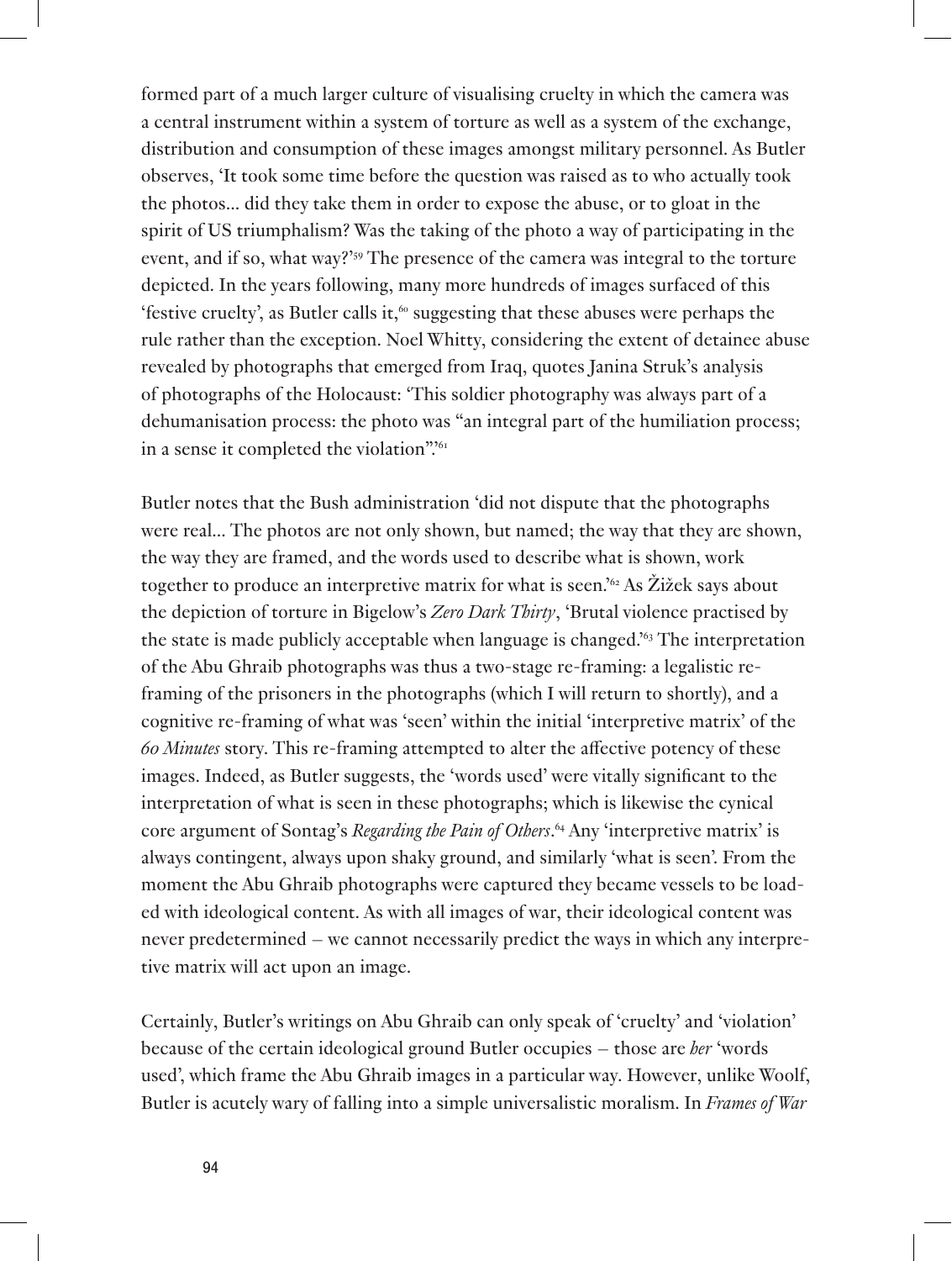she is clear to apply the measure of international law.65 The First, Second and Third Geneva Conventions were adopted in 1864, 1906 and 1929, respectively, and their modern iteration and Fourth Convention, adopted in 1949, was forged amongst the humanistic and universalistic optimism that followed the defeat of European fascism in the Second World War. In many respects, these international laws sit uneasily within the pluralism of the post-war, postcolonial and postmodern world, and the universalistic values manifested in international law are only universal insofar as they are universally recognised. With a simplistic reading of Butler's argument, then, it could be argued that she applies a curiously universalistic measure to the Bush administration, particularly since she earned her name as a leading thinker of poststructuralist feminism, opposed to a stable humanistic world view. Perhaps for Butler, appealing to the humanism of international law is a strategy for pointing out its vulnerability in a relativistic world, reminding us its values are universal only as long as they are universally subscribed. Both Butler and Sontag agree that interpretation is purely ideologically determined. Sontag says: 'No "we" should be taken for granted when the subject is looking at other people's pain,<sup>'66</sup> while Butler says: 'The question of whether governmental officials called what is depicted in the photos "abuse" or "torture" suggests that the relation to international law is already at work; abuse can be addressed by disciplinary proceedings within the military, but torture is a war crime'.<sup>67</sup>

## Enhanced Coercive Interrogation Technique

After 9/11, it could be argued that the Bush administration effectively rewrote the terms of the Geneva Conventions for the United States, to sideline the *spirit* of the law by applying such narrow interpretations of the *letter* as to make it ineffectual. Douglas Kellner attributes this to what he sees as Bush's inherent anti-intellectualism: 'Bush's rhetoric, like that of fascism, deploys a mistrust and hatred of language, reducing it to manipulative speechifying, speaking in codes, repeating the same phrases over and over.'68 While this is arguable at the level of public rhetoric, in actuality the Bush administration effectively exercised its military goals through the manipulation of language. Very early in the War on Terror, the Bush administration created a whole new category of combatants that it insisted were not protected by international law. Al Qaeda and Taliban forces were, by the Administration's assessment, not prisoners of war but unlawful 'enemy combatants', paradoxically waiving their inalienable human rights.69 The Deputy Assistant Attorney General from 2001 to 2003, John Yoo, authored a memo in 2002 redefining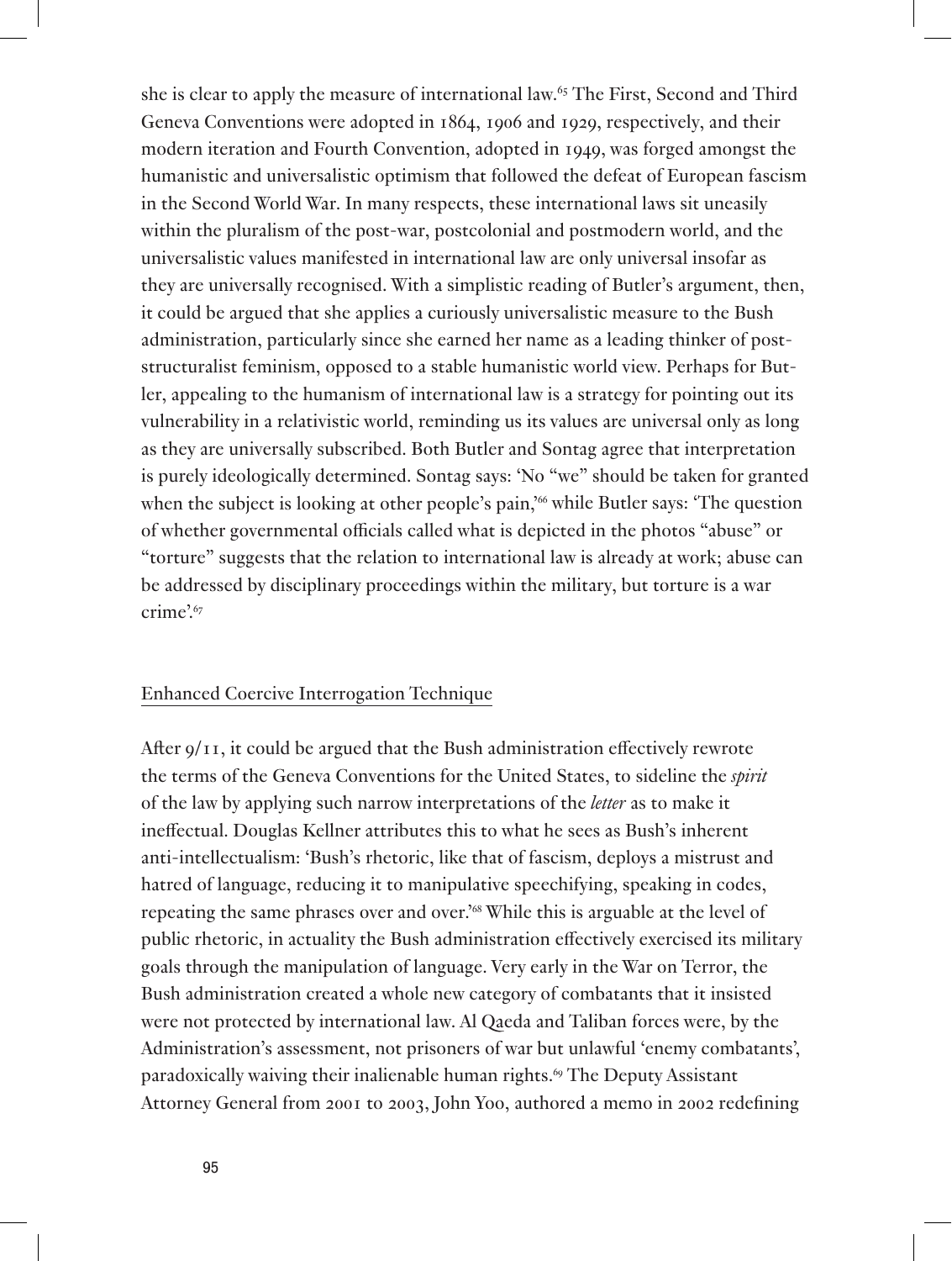torture so that only the most severe pain, equalling organ failure or death, could be prohibited. The President appeared to be authorising humiliation and torture interrogation practices and the 'rendition' of people to third-party countries for the purposes of torture.70 At a talk at University of California Berkeley in 2008, Taguba, who had written the report in late 2003 on the abuses taking place in Abu Ghraib, said that Yoo's memo "paved the way for the ambiguity of rules of war,"<sup>71</sup> effectively creating new rules. This legitimized indefinite internment at Guantánamo Bay beyond any protection from international law, which an anonymous CIA analyst states were 'war crimes'.72 The Guantánamo protocols were thus transferred to Abu Ghraib, regardless of the different context.

In *Precarious Life*, Butler argues that for the Bush administration, its enemies in this war 'do not count as human; they are not subjects protected by international law. They are not subjects in any legal or normative sense.'73 In *Frames of War*, the followup to *Precarious Life*, she goes the logical step further to argue that this selectivity extends out to the assumption that some lives are determined as grievable and others are not: 'Ungrievable lives are those that cannot be lost, and cannot be destroyed, because they already inhabit a lost and destroyed zone... When they are destroyed in war, nothing is destroyed.'74 When John Walker Lindh, a twenty-year-old American found fighting on the side of the Taliban, was captured in December 2001, he was stripped naked, blindfolded and strapped to a stretcher while photographs were taken of him. For the Bush administration's new rules of war it was inconsequential that this treatment of Lindh breached both the *Third Geneva Convention in relation to the Treatment of Prisoners of War*, Article 13, and the *Fourth Geneva Convention in relation to the Protection of Civilian Persons in Time of War*, Article 27, which protect prisoners of war against 'insults and public curiosity'. Justice Department documents show that the commanding officer at the base where Lindh was held had been authorised to 'take the gloves off' in their interrogation of him.75

The Bush administration created a new expedient and relativistic ethical paradigm, in which the clearest language of international law becomes obfuscated by legalistic sleights of mouth such as those by Donald Rumsfeld, United States Secretary of Defense from 2001 to 2006, and other Bush aides. Ron Suskind of the *New York Times* recalls an encounter with a 'senior adviser to Bush', later widely believed to have been Karl Rove:76

He expressed the White House's displeasure, and then he told me something that at the time I didn't fully comprehend – but which I now believe gets to the very heart of the Bush presidency.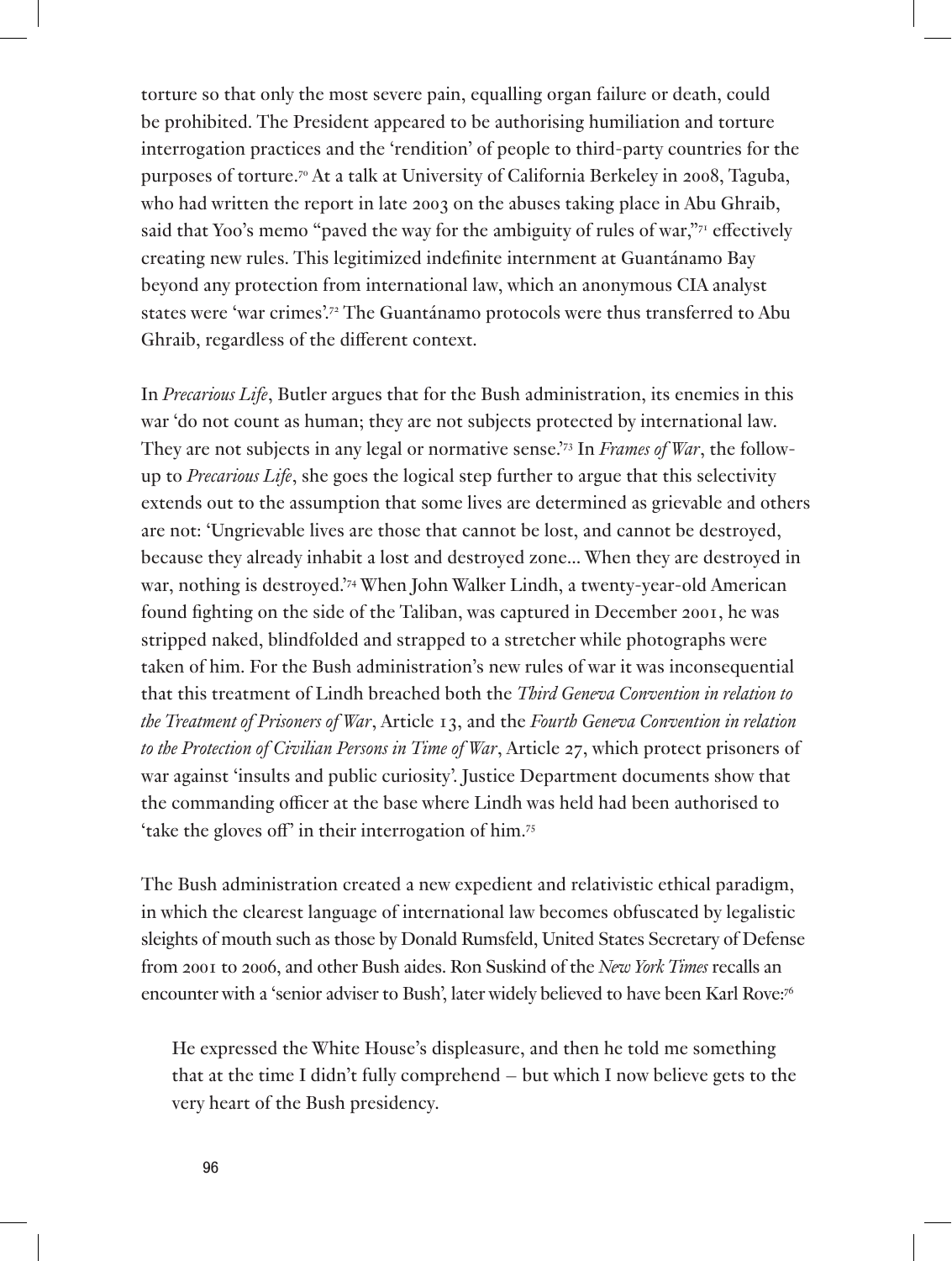The aide said that guys like me were "in what we call the reality-based community," which he defined as people who "believe that solutions emerge from your judicious study of discernible reality." I nodded and murmured something about enlightenment principles and empiricism. He cut me off. "That's not the way the world really works anymore," he continued. "We're an empire now, and when we act, we create our own reality. And while you're studying that reality – judiciously, as you will – we'll act again, creating other new realities, which you can study too, and that's how things will sort out. We're history's actors ... and you, all of you, will be left to just study what we do." 77

This imperialised version of relativism effectively created a new ethical reality, which shaped the culture and the conduct of the War on Terror under the Bush administration. In a *New York Times Magazine* article, Susan Sontag says the Abu Ghraib photographs illustrate the 'culture of shamelessness' of the Bush administration.78 'Civilisation,' Susie Linfield observes, assumes 'that people will be ashamed, or at least fear the consequences, of the hurtful acts they commit,' since 'it is hard to trust a world in which my pain, or yours, is the pride and joy of another.'79 But these were precisely the conditions of the War on Terror; not because 'civilisation' was in decay, but because all of the parties to that war, East and West, deemed it necessary to create new sets of values that foreclose upon shame. Ethan McCord, a former member of Bravo Company 2-16, described the response of his commanding officers to his shamed reaction to having been involved in an attack in Iraq that resulted in the deaths of civilians and two Reuters journalists, as well as grievous injuries to two children: "I decided I needed to go see a mental health counsellor. I went to a SSG (staff sergeant) who was in my line, asked to speak with him. When I told him my feelings and how I was unable to deal properly with what I had just witnessed his response was, 'You need to suck that shit up, quit being a pussy, and get the sand out of your vagina.'"80 The 'words used' made international law irrelevant and shame (and thus, compassion) near impossible. Abstract and politically expedient relativism, applied to the real world of the battlefield, demanded that US soldiers 'suck that shit up' while their adversaries celebrated the brutality of beheading civilian contractors as honourable and glorious deeds, to be recorded and distributed on the internet. What might have been a conflict conducted within the rules learned amid the horrors of past wars, descended into the tyranny of shamelessness. As Stanley Milgram's infamous experiment demonstrates, shame needs an ethical context that supports it. Where there is no loss, nothing grievable, no humanity to destroy, there is no shame.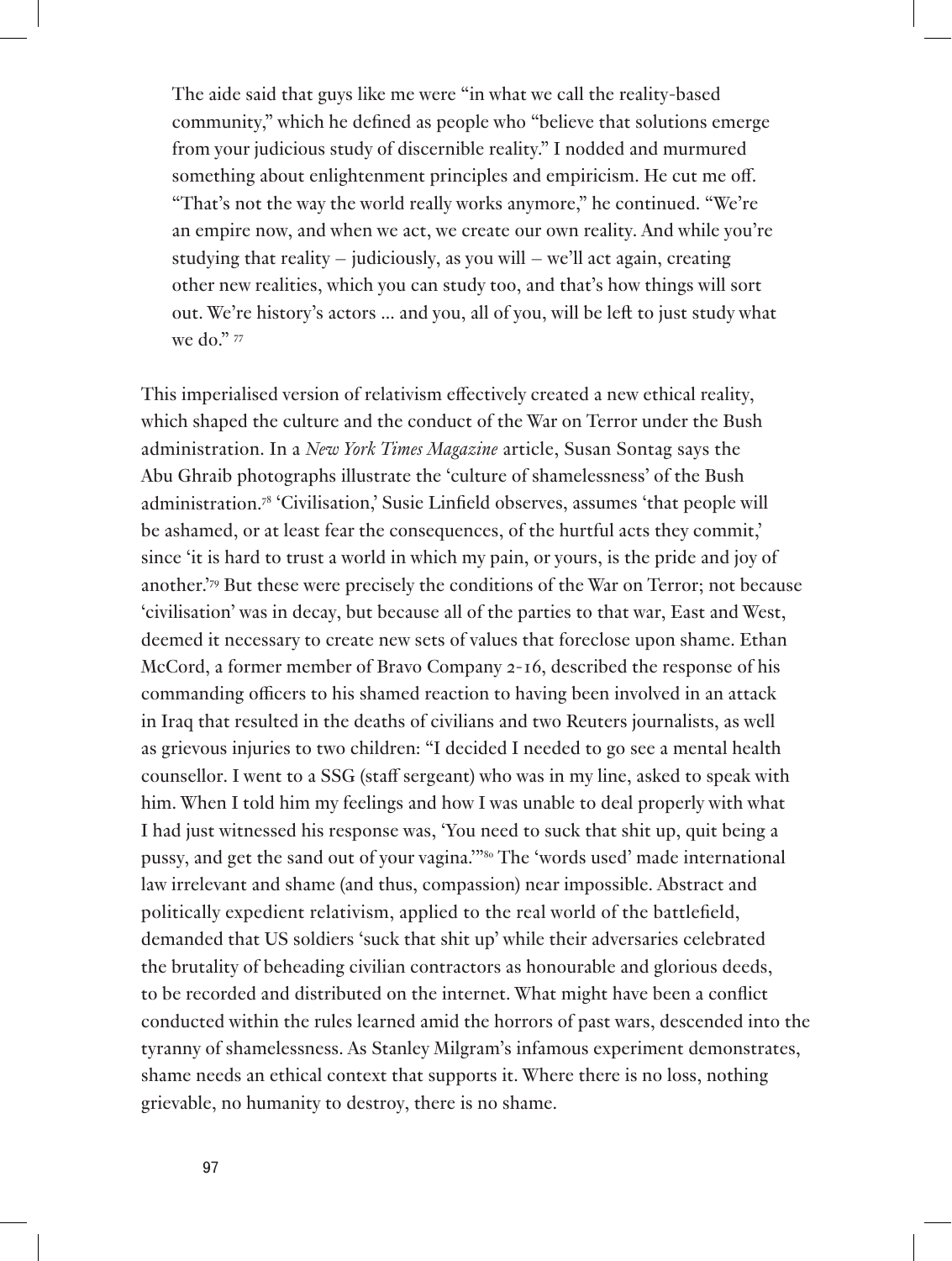For a period following April 2004, much debate focused on the deeper causes of the Abu Ghraib photographs and explanations tend to fall one of two ways: the first was the moral panic story, that a 'cultural rot' and 'culture of permissiveness' permeate popular American culture, corrupted by a saturation of images of violence and pornography;<sup>81</sup> the second was the political corruption story, that the Bush administration's disregard for the spirit of the Geneva Conventions perpetrated a culture of dehumanisation of 'the enemy'. Perhaps a more accurate explanation is not based on atrophy and decay but rather on generation and creativity. The images from the War on Terror, as well as those from American popular culture, were actively part of a larger system of cultural production that synergistically creates emotional demands then reproduces myths to meet them. Despite their differences, *Saving Jessica Lynch* and the Abu Ghraib photographs belonged to a larger system that circulates these images and values across culture, which, as mentioned in the introduction to this book, James Der Derian calls the Military-Industrial-Media-Entertainment Network,<sup>82</sup> abbreviated to the 'MIME-NET'.<sup>83</sup> Michelle Brown talks about the root of the Abu Ghraib photographs arising from America's 'prisonindustrial complex', which America actively cultivates at home and exports abroad.<sup>84</sup> These structural and systemic understandings of the functioning of images in war, suggested by Der Derian, Brown and others, are not based on the idea of a 'rot', of degeneration, dissolution or entropy, of atrophying cultural morality or political corruption; rather, they are based on the idea that this vast increasingly militarised cultural and commercial system actively produces images, culture and values for the ultimate purpose of perpetuating and expanding itself.

Images of war and American political and popular culture were actively part of a larger system of cultural production that characterised the War on Terror. Likewise, images of war bleed back and forth across culture. The image paradigm of the War on Terror was the same as that in which we lived many thousands of miles away from the frontlines. Richard Grusin argues that one reason why the Abu Ghraib photographs were so shocking to the American public was not merely their content but also the use of everyday domestic digital photography itself: 'media practices similar, if not identical, to those practices widespread among students, tourists, parents, pet-owners, photo-bloggers, and in the military itself.'85 In other words, the ordinariness of the media breaks down a perceived barrier between the monstrous and the mundane, between the culture of the war zone and the culture of home. The Abu Ghraib photographs were thus both part cause and part manifestation of the conditions in which these distinctions broke down.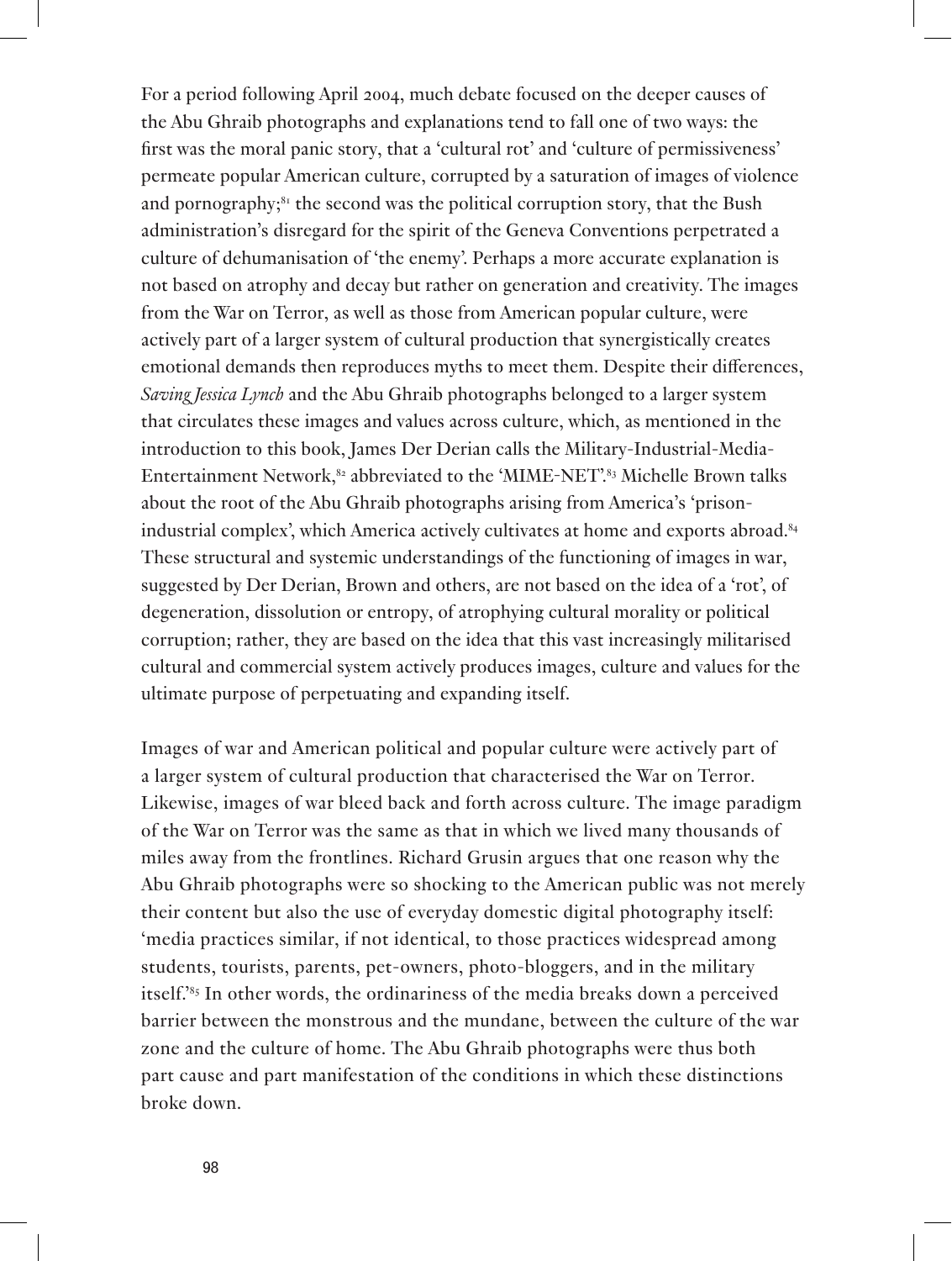The Jessica Lynch and Abu Ghraib episodes in the War on Terror suggest the frame acted not only to include and exclude certain images of war, but to *create* culture. Both offer interesting and quite different instances of the functioning of the frames of war: the Jessica Lynch myth was created to fit the frame, but failed, until it was rehabilitated into the 'correct' frame retrospectively by its dramatisation as an American telemovie. The frame practically willed the 'right' images into existence. The Abu Ghraib photographs, on the other hand, intruded into the frame without permission. New legal and semantic terms were created in the hope of making these unwelcome incursions disappear through a reframing of the actions they show. Arguably, this reframing of the Abu Ghraib photographs continued to fail for many years, and images with a particular iconographic power, such as that of The Hooded Man, continued to be reproduced and re-presented many times over, in mass culture and contemporary art. However, Maya's acceptance of torture for the sake of the Homeland in *Zero Dark Thirty* – an Oscar-winning mainstream Hollywood movie, touted as a work of liberal feminism – could be simply understood as the filmmaker holding up a mirror to the political discourses on torture that dominated American politics during the War on Terror; or it could provide the reframing that ultimately rehabilitates the cruelty of the Abu Ghraib photographs as acceptable and neutral. History tells us that, after the fog of war, when the smoke and dust clears, the images that endure are those that most clearly fit the dominant frame: Joe Rosenthal's iconic photograph of *Raising the Flag on Iwo Jima* represents America's victory in the War in the Pacific in 1945, even though it's common knowledge that the actual flagraising occurred a day earlier and was captured in a far less theatrical image by Louis R. Lowery. The endurance of Rosenthal's photograph of Iwo Jima suggests the power of the frames through which we understand war to reinscribe meaning to images. It is too early to know which will win out – shame or acceptance.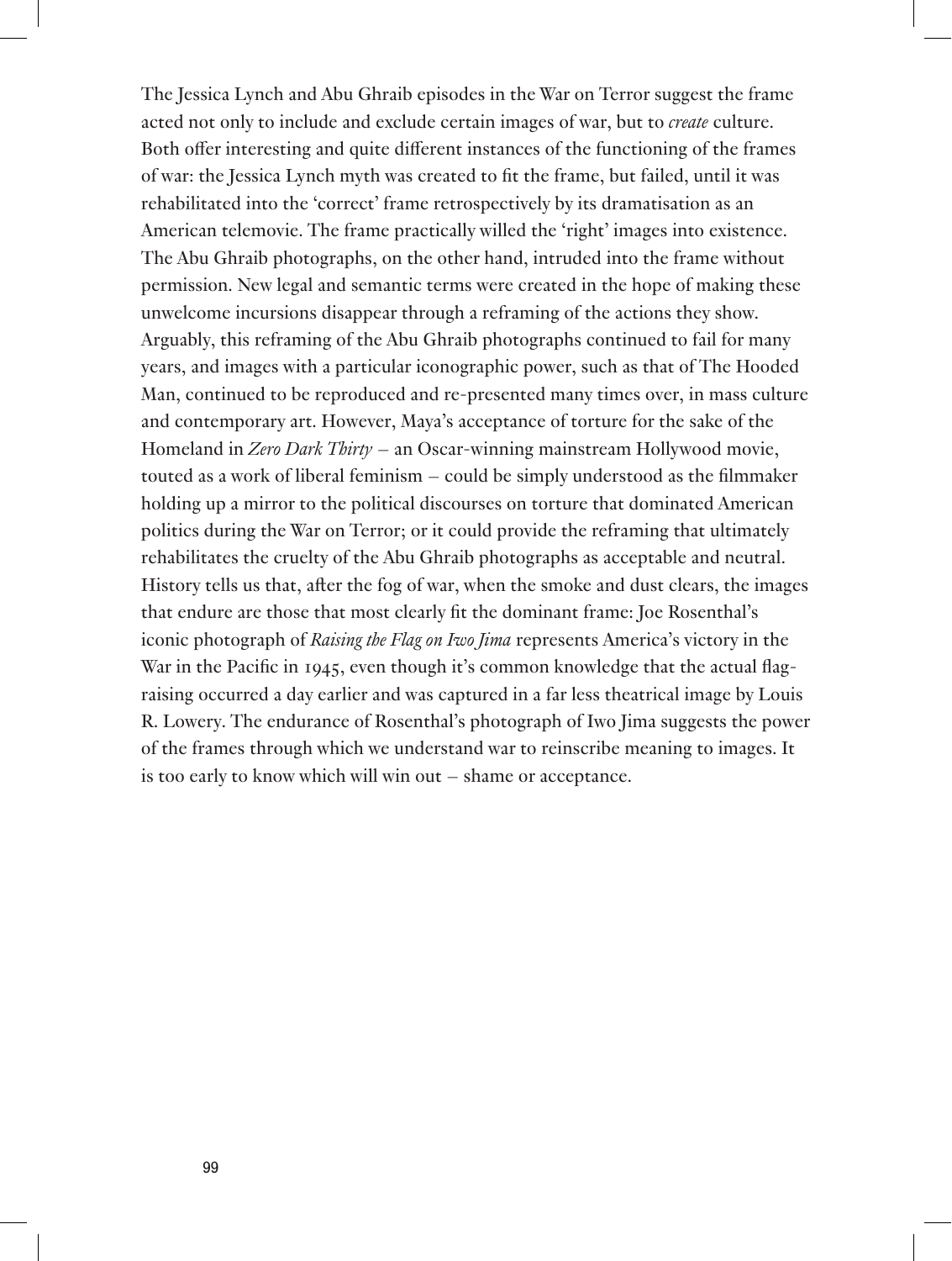

Louis R Lowery, A U.S. Marine from the 5th Division of the 28th Regiment stands guard atop Mt. Suribachi at Iwo Jima, 1945

Joe Rosenthal, U.S. Marines of the 28th Regiment of the Fifth Division raise the American flag atop Mt. Suribachi at Iwo Jima, 1945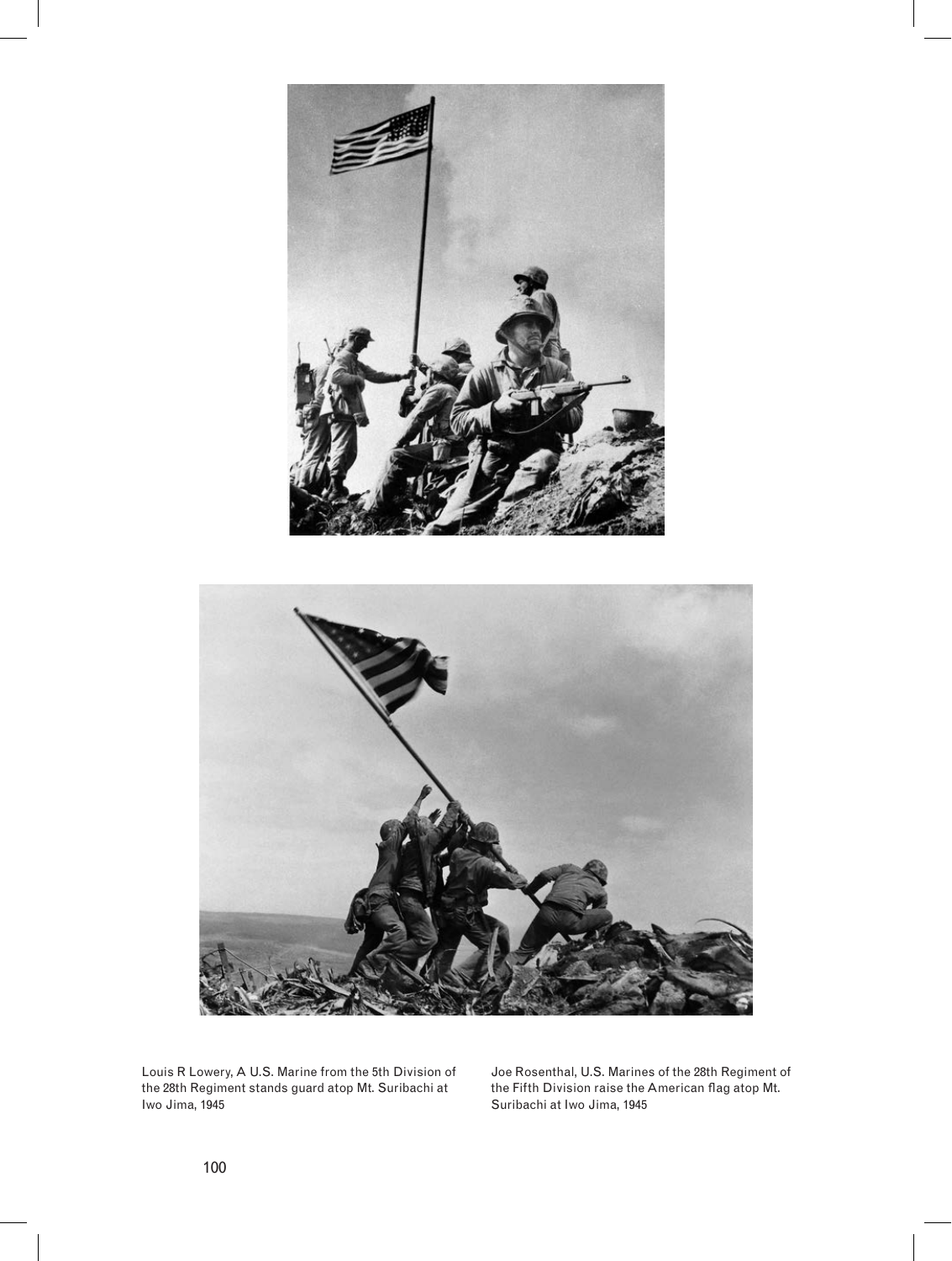#### **Notes**

- 1 'It was used on the front pages of the *Mail*, *Times*, *Telegraph*, *Sun* and *Mirror* websites, though swiftly removed after the fake was exposed on Twitter', Amelia Hill, 'Osama bin Laden corpse photo is fake: Image of bloodied man picked up by British newspapers has been circulating online for two years', *guardian.co.uk*, 2 May 2011, 12.03 BST, URL: http://www.guardian.co.uk/ world/2011/may/02/osama-binladen-photo-fake accessed 4 May 2011, 12:58pm
- 2 Bob Ayres, *Sky News* (UK), 2 May 2011, 8.02am URL: http:// news.sky.com/skynews/ Home/video/International-Security-Expert-Bob-Ayers-On-Israels-Involvement-In-The-Assassination-Of-A-Top-HamasOfficial/Video/2 01002315554529?lpos=video\_ %2BNews\_in\_Video\_Home Region\_3&lid=VIDEO\_155545 29 InInternation Security Expert\_Bob\_Ayers\_On Israels\_Involvement\_In\_The\_ Assassination Of A Top Hamas\_Official accessed 10 June 2011, 7:24pm [non-extant link at the time of publishing this book]
- 3 Ayres, *Sky News* (UK)
- 4 Hill, 'Osama bin Laden corpse photo is fake: Image of bloodied man picked up by British newspapers has been circulating online for two years'
- 5 Barack Obama, 'Obama: bin Laden will not walk this Earth again', *CBS News*, URL: http://www.cbsnews.com/ stories/2011/05/04/60minutes/ main20059768.shtml?tag= contentMain;contentBody accessed 10 June 2011, 8:00pm
- 6 John Hudson, 'A Look at Who's FOIAing the bin Laden Death Photo', *The Atlantic Wire*, 9 May 2011, 2:32PM ET, URL: http:// www.theatlanticwire.com/ politics/2011/05/look-whosfoiaing-bin-laden-deathphoto/37493/ accessed 10 November 2013, 12:27pm
- 7 Roger Boyes, 'Barack Obama should release Osama bin Laden death pictures', *The Times*, reprinted *The Australian*, 7 May 2011, 12:00am, URL: http://www.theaustralian. com.au/news/world/barackobama-should-release-osamabin-laden-death-pictures/ story-e6frg6ux-1226051379842 accessed 20 March 2014, 4:41pm
- 8 Susan Sontag, *Regarding the Pain of Others*, (London: Penguin, 2003), 21
- 9 Ibid., 6
- 10 Ibid., 9
- 11 Ibid., 6
- 12 Susie Linfield, *The Cruel Radiance: Photography and Political Violence*, (Chicago & London: University of Chicago Press, 2010), 152
- 13 Pierre Sorlin, 'The French Newsreels of the First World War', *Historical Journal of Film, Radio and Television*, 24:4 (2004), 507-8
- 14 Ibid., 514
- 15 American Rhetoric, 'Michael Moore, 2003 Oscar Acceptance Address for Best Documentary Film, delivered 23 March 2003, Hollywood, CA', *americanrhetoric.com*, URL: http://www.americanrhetoric. com/speeches/michaelmoore oscaracceptance.htm accessed 10 October 2011,  $1:07nm$
- 16 Douglas Kellner, 'Spectacle and Media Propaganda in the War in Iraq', in *War, Media and Propaganda*, (Oxford: Rowman and Littlefield, 2004), 73
- 17 Lieutenant Colonel John Robinson quoted in Esther Scott, 'Reporting in the "Fog of War": The Story of Jessica Lynch', *Case Studies*, (New Haven: Harvard Kennedy School, 2004), 6 http://www.hks.harvard. edu/presspol/publications/ case\_studies/1773\_0\_scott.pdf accessed 22 September 2011, 6:36pm
- 18 John Kampfner, 'The truth about Jessica', The *Guardian*, 15 May 2003, 08.27 BST, URL: http://www.guardian.co.uk/

world/2003/may/15/iraq.usa2 accessed 22 September 2011, 6:56pm

- 19 Susan Schmidt and Vernon Loeb, 'She Was Fighting to the Death', *Washington Post*, 3 April 2003: A01
- 20 Rick Bragg quoted in Gary Younge, 'Private Lynch's media war continues as Iraqi doctors deny rape claim: Sexual assault would have killed injured soldier, says medical team', The *Guardian*, 12 November 2003, 10.31 GMT, URL: http://www.guardian. co.uk/world/2003/nov/12/media. usa accessed 22 September 2011, 2:50pm
- 21 Younge, 'Private Lynch's media war continues as Iraqi doctors deny rape claim: Sexual assault would have killed injured soldier, says medical team'
- 22 Jo Doezema, 'Loose women or lost women? The re-emergence of the myth of "white slavery" in contemporary discourses of "trafficking in women"', *Gender issues*, Winter (2000), 46
- 23 Doezema, 'Loose women or lost women?', 46
- 24 John Kampfner, 'The truth about Jessica', The *Guardian*, 15 May 2003, 08.27 BST, URL: http://www.guardian.co.uk/ world/2003/may/15/iraq.usa2 accessed 22 September 2011, 6:56pm
- 25 Roger Stahl, *Militainment, Inc.,* (New York: Routledge, 2010), 80
- 26 Rikke Schubart, 'Getting the Story Right: Myth, Meaning and Gendered War Mythology in the Case of Jessica Lynch', *War Isn't Hell, It's Entertainment*, (Jefferson NC and London: McFarland & Co, 2009), 73
- 27 Judith Butler, 'Introduction to the Paperback', in *Frames of War: When is Life Grievable?*, (London & New York, Verso, 2010), 8
- 28 Schubart, 'Getting the Story Right', 69
- 29 Ibid, 69
- 30 *ABC News*, 7 May 2003
- 31 Kampfner, 'The truth about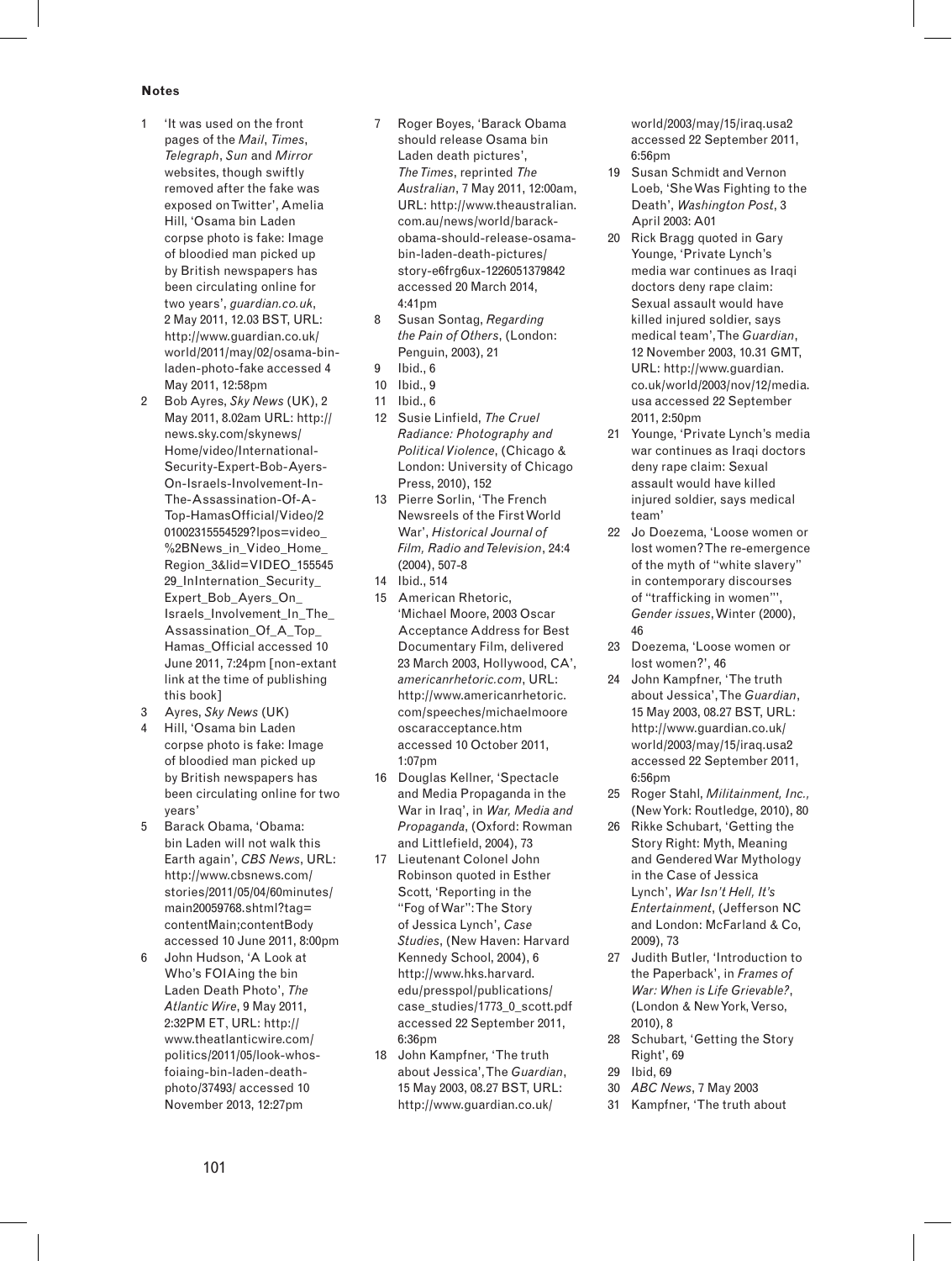Jessica'

- 32 Quoted in Daya Kishan Thussu, 'Murdoch's War – A Transnational Perspective', *War, Media and Propaganda*, (Oxford: Rowman and Littlefield, 2004), 96
- 33 Scott, 'Reporting in the "Fog of War"', 6
- 34 Kellner, 'Spectacle and Media Propaganda in the War in Iraq', 73
- 35 Butler, *Frames of War*, 9
- 36 Rick Bragg quoted in Younge, 'Private Lynch's media war continues as Iraqi doctors deny rape claim: Sexual assault would have killed injured soldier, says medical team'
- 37 Stahl, *Militainment, Inc.*, 80
- 38 Jean Baudrillard, 'The Precession of Simulacra', trans. Paul Foss and Paul Patton, *Art & Text*, #11, Spring (1983), 3
- 39 Stahl, *Militainment, Inc.*, 80
- 40 Véronique Pin-Fat and Maria Stern, 'The Scripting of Private Jessica Lynch: Biopolitics, Gender, and the "Feminization" of the U.S. Military', *Alternatives: Global, Local, Political*, 30:1 (Jan.-Mar. 2005), 49
- 41 Stahl, *Militainment, Inc.*, 80
- 42 Ibid.*,* 80
- 43 Martin Short, 'Bastard in the Sand', *The Late Show with David Letterman*, CBS, 17 May 2011
- 44 Susie Linfield, *The Cruel Radiance: Photography and Political Violence*, (Chicago & London: University of Chicago Press, 2010), 152
- 45 Inkoo Kang, 'Maya Vs. Carrie − Comparing The Feminism of "Zero Dark Thirty" & "Homeland"' 17 December 2012, 09:45 AM EST, URL: http://movieline. com/2012/12/17/homelandcarrie-zero-dark-thirty-mayacomparison-cia-female-spy/ accessed 10 November 2013, 10:12am
- 46 Manohla Dargis, 'How Oscar Found Ms. Right,' The *New York Times*, 10 March 2010, URL: http://www. nytimes.com/2010/03/14/ movies/14dargis.html

accessed 10 November 2013, 4:01pm

- 47 Peter Bergen, 'A feminist film epic and the real women of the CIA', *CNN*, 10 December 2012, 22:49 GMT, URL: http://edition. cnn.com/2012/12/13/opinion/ bergen-feminist-epic/index. html accessed 10 November 2013, 4:10pm
- 48 Inkoo Kang, 'Maya Vs. Carrie − Comparing The Feminism of "Zero Dark Thirty" & "Homeland"'
- 49 Marouf Hasian Jr, '*Zero Dark Thirty* and the Critical Challenges Posed by Populist Postfeminism During the Global War on Terrorism', *Journal of Communication Inquiry* 37:4 (2013), 337
- 50 Ibid., 338
- 51 Alex von Tunzelmann, 'Zero Dark Thirty's torture scenes are controversial and historically dubious', 25 January 2013, 13.42 GMT, URL: http://www.theguardian.com/ film/filmblog/2013/jan/25/ zero-dark-thirty-reel-history accessed 9 November 2013,  $3:49nm$
- 52 Section 501 of the United States Information and Educational Exchange Act of 1948, created following the Second World War, made it illegal for the American government to use 'public diplomacy information programs' against its own people. The 2013 amendment now allows the US government to target propaganda *within* the United States. Naomi Wolf, 'A letter to Kathryn Bigelow on Zero Dark Thirty's apology for torture', *theguardian.com*, Saturday 5 January 2013, 04.40 AEST, URL: http://www.theguardian. com/commentisfree/2013/ jan/04/letter-kathryn-bigelowzero-dark-thirty accessed 9 November 2013, 3:52pm
- 53 Naomi Wolf, 'A letter to Kathryn Bigelow on Zero Dark Thirty's apology for torture'
- 54 Slavoj Žižek, 'Zero Dark Thirty: Hollywood's gift to American power', The *Guardian*, 26 January 2013, 03.00 AEST, URL: http://

www.theguardian.com/ commentisfree/2013/jan/25/ zero-dark-thirty-normalisestorture-unjustifiable accessed 10 November 2013, 12:05am

- 55 Ibid.
- 56 Seymour M Hersh, *Chain of Command: The Road from 9/11 to Abu Ghraib*, (London: Penguin Books, 2004), 22
- 57 Ibid., 22
- 58 Kampfner, 'The truth about Jessica'
- 59 Butler, *Frames of War*, 81
- 60 Ibid., 83
- 61 Noel Whitty, 'Soldier Photography of Detainee Abuse in Iraq: Digital Technology, Human Rights and the Death of Baha Mousa', *Human Rights Law Review*, 10:4 (2010), 699, incorporating quote from Janina Struk, *Photographing the Holocaust: Interpretations of the Evidence*, (London: IB Tauris, 2004)
- 62 Butler, *Frames of War*, 79
- 63 Slavoj Žižek, 'Zero Dark Thirty: Hollywood's gift to American power'
- 64 Susan Sontag, *Regarding the Pain of Others*, (London: Penguin, 2003), 6-12
- 65 Butler, *Frames of War*, 79
- 66 Sontag, *Regarding the Pain of Others*, 6
- 67 Butler, *Frames of War*, 79
- 68 Kellner, 'Spectacle and Media Propaganda in the War in Iraq', 70
- 69 Hersh, *Chain of Command*, 1
- 70 Ibid., 5
- 71 Antonio Taguba quoted in Barry Bergman, 'General says Abu Ghraib scandal will resonate "for years to come"', *UC Berkeley News*, 13 February 2008, URL: http:// www.berkeley.edu/news/ berkeleyan/2008/02/13\_taguba. shtml accessed 15 June 2011, 10:34pm
- 72 Unnamed CIA analyst quoted in Hersh, *Chain of Command*, 2
- 73 Judith Butler, 'Preface', in *Precarious Life: The Powers of Mourning and Violence*, (London & New York: Verso, 2004), xv-xvi
- 74 Butler, *Frames of War*, xix
- 75 Hersh, *Chain of Command*, 4
- 76 Mark Danner, 'Words in a Time of War: On Rhetoric, Truth and